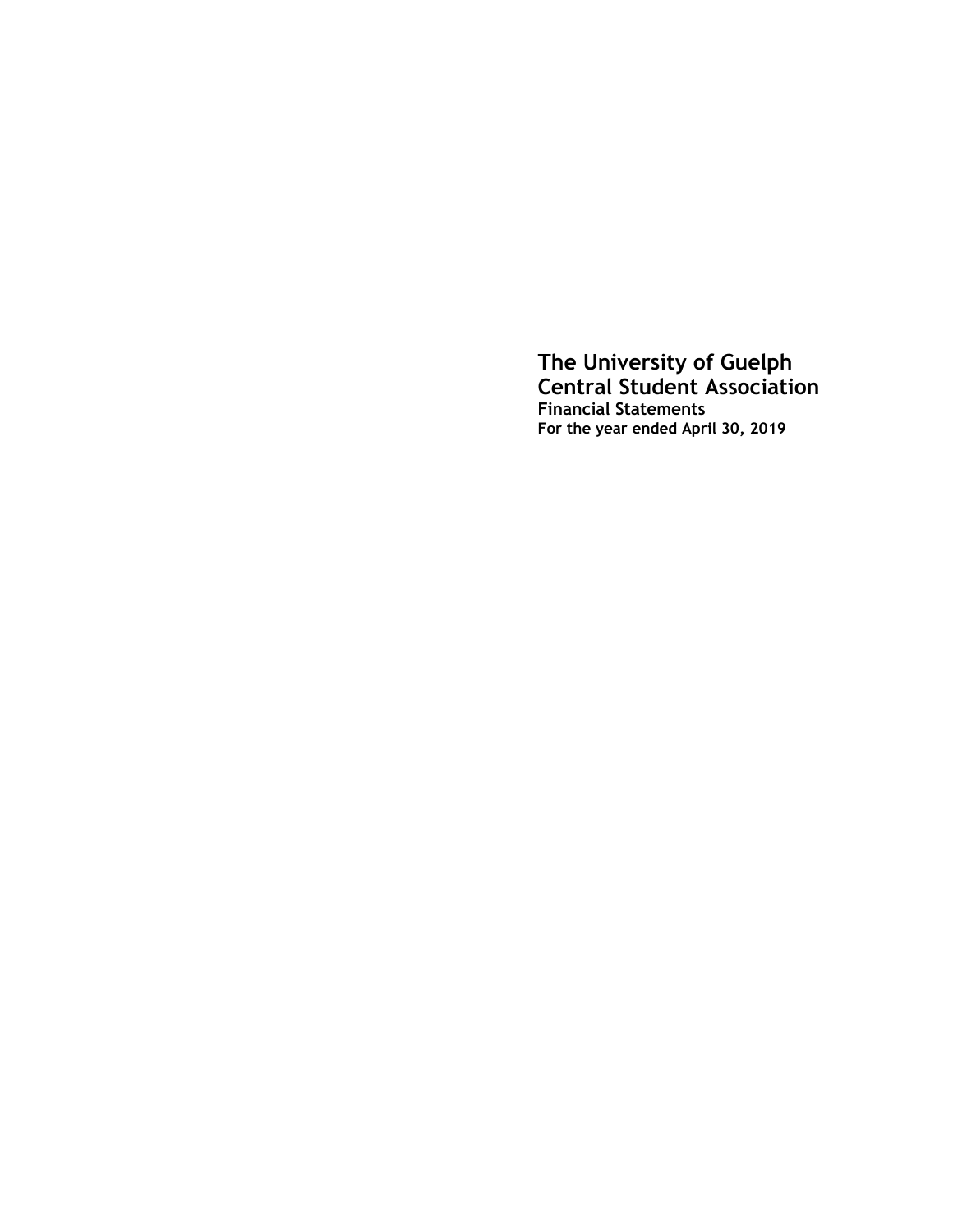### **The University of Guelph Central Student Association Financial Statements For the year ended April 30, 2019**

**Contents**

|                                                                       | בטוונפוונ |
|-----------------------------------------------------------------------|-----------|
|                                                                       |           |
| <b>Independent Auditor's Report</b>                                   | $2 - 4$   |
| <b>Financial Statements</b>                                           |           |
| <b>Statement of Financial Position</b>                                | 5         |
| Statement of Changes in Net Assets                                    | $6 - 7$   |
| <b>Statement of Operations</b>                                        | 8         |
| <b>Statement of Cash Flows</b>                                        | 9         |
| Notes to the Financial Statements                                     | $10 - 14$ |
| Independent Auditor's Comments on Supplementary Financial Information | 15        |
| <b>Supplementary Financial Information</b>                            |           |
| Schedule of Council - General                                         | 16        |
| Schedule of Academic Commissioner                                     | 17        |
| Schedule of External Commissioner                                     | 18        |
| Schedule of Student Experience                                        | 19        |
| Schedule of Live Entertainment                                        | 20        |
| Schedule of Films                                                     | 21        |
| Schedule of Programmes                                                | 22        |
| Schedule of General Programming (Entertainment)                       | 23        |
| Schedule of Administration                                            | 24        |
| Schedule of The Bullring Operations                                   | 25        |
| Schedule of Promotional Services                                      | 26        |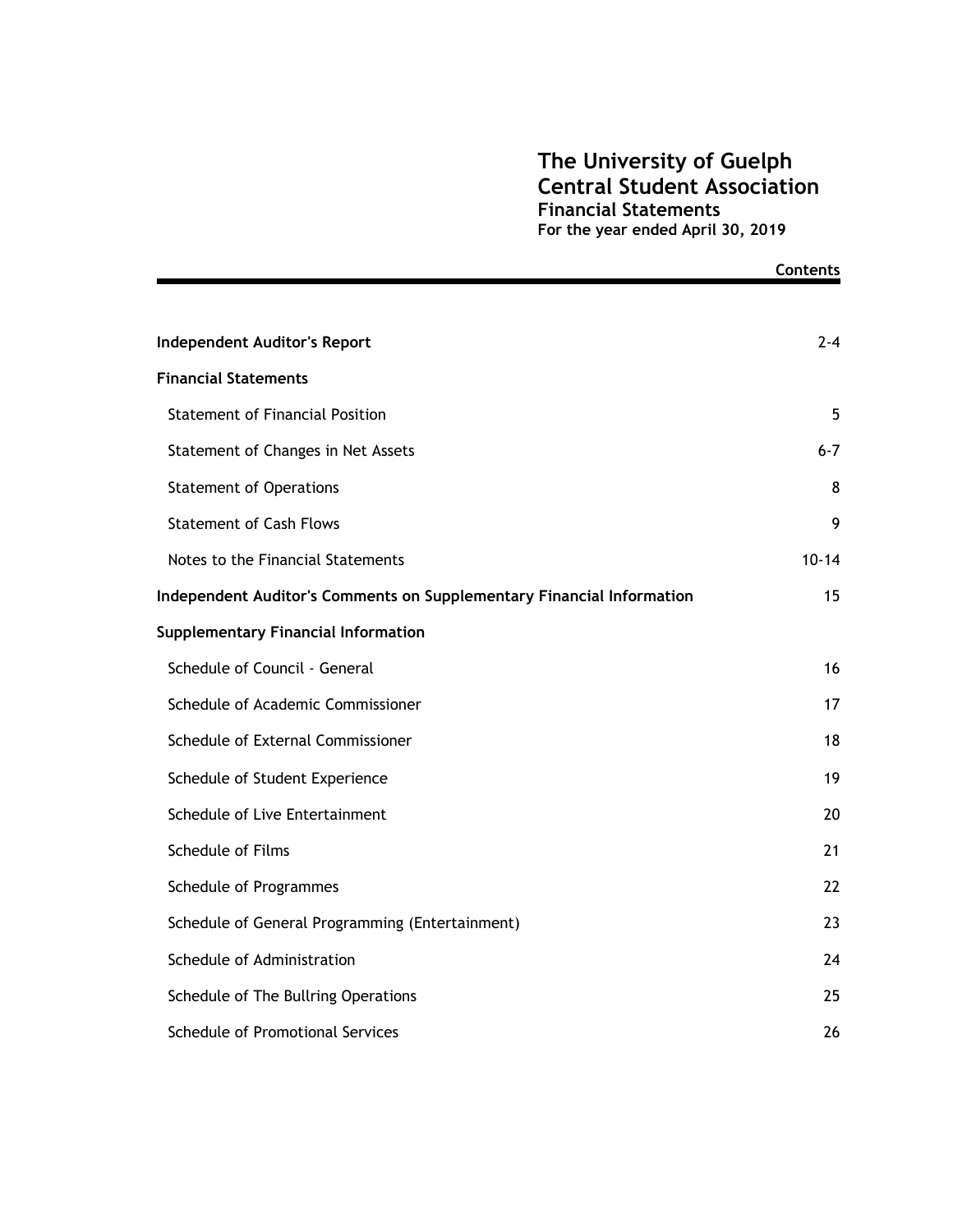

Tel: 519 824 5410 Fax: 519 824 5497 Toll-free: 877 236 4835 **www.bdo.ca** 

BDO Canada LLP 512 Woolwich Street Guelph ON N1H 3X7 Canada

## **Independent Auditor's Report**

#### **To the Members of The University Of Guelph Central Student Association**

#### **Qualified Opinion**

We have audited the financial statements of The University Of Guelph Central Student Association (the Association), which comprise the statement of financial position as at April 30, 2019, and the statements of operations, changes in net assets and cash flows for the year then ended, and notes to the financial statements, including a summary of significant accounting policies.

In our opinion, except for the possible effects of the matter described in the *Basis for Qualified Opinion* section of our report, the accompanying financial statements present fairly, in all material respects, the financial position of the Association as at April 30, 2019, and its results of operations and its cash flows for the year then ended in accordance with Canadian accounting standards for not-for-profit organizations.

#### **Basis for Qualified Opinion**

In common with many not-for-profit organizations, the Association derives revenue from sales, sundry and fundraising revenues, the completeness of which is not susceptible to satisfactory audit verification. Accordingly, verification of these revenues was limited to the amounts recorded in the records of the Association. Therefore, we were not able to determine whether any adjustments might be necessary to sales, sundry and fundraising revenues, excess of revenues over expenses, and cash flows from operations for the years ended April 30, 2019 and 2018, current assets as at April 30, 2019 and 2018, and net assets as at May 1 and April 30 for both the 2019 and 2018 years. Our audit opinion on the financial statements for the year ended April 30, 2018 was modified accordingly because of the possible effects of this limitation in scope.

We conducted our audit in accordance with Canadian generally accepted auditing standards. Our responsibilities under those standards are further described in the *Auditor's Responsibilities for the Audit of the Financial Statements* section of our report. We are independent of the Entity in accordance with the ethical requirements that are relevant to our audit of the financial statements in Canada, and we have fulfilled our other ethical responsibilities in accordance with these requirements. We believe that the audit evidence we have obtained is sufficient and appropriate to provide a basis for our qualified audit opinion.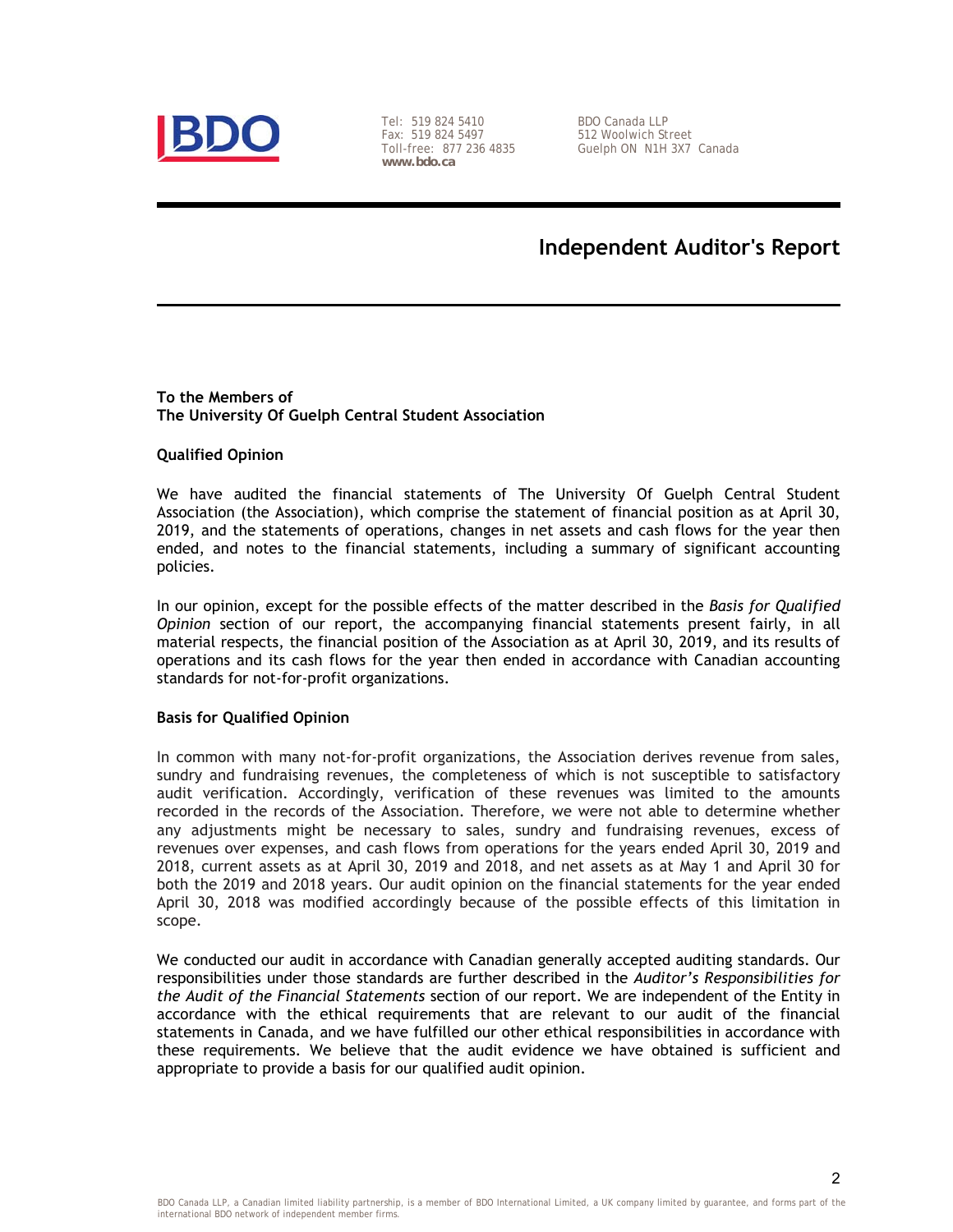

#### **Responsibilities of Management and Those Charged with Governance for the Financial Statements**

Management is responsible for the preparation and fair presentation of these financial statements in accordance with Canadian accounting standards for not-for-profit organizations, and for such internal control as management determines is necessary to enable the preparation of financial statements that are free from material misstatement, whether due to fraud or error.

In preparing the financial statements, management is responsible for assessing the Association's ability to continue as a going concern, disclosing, as applicable, matters related to going concern and using the going concern basis of accounting unless management either intends to liquidate the Association or to cease operations, or has no realistic alternative but to do so.

Those charged with governance are responsible for overseeing the Association's financial reporting process.

#### **Auditor's Responsibilities for the Audit of the Financial Statements**

Our objectives are to obtain reasonable assurance about whether the financial statements as a whole are free from material misstatement, whether due to fraud or error, and to issue an auditor's report that includes our opinion. Reasonable assurance is a high level of assurance, but is not a guarantee that an audit conducted in accordance with Canadian generally accepted auditing standards will always detect a material misstatement when it exists. Misstatements can arise from fraud or error and are considered material if, individually or in the aggregate, they could reasonably be expected to influence the economic decisions of users taken on the basis of these financial statements.

As part of an audit in accordance with Canadian generally accepted auditing standards, we exercise professional judgment and maintain professional skepticism throughout the audit. We also:

- Identify and assess the risks of material misstatement of the financial statements, whether due to fraud or error, design and perform audit procedures responsive to those risks, and obtain audit evidence that is sufficient and appropriate to provide a basis for our opinion. The risk of not detecting a material misstatement resulting from fraud is higher than for one resulting from error, as fraud may involve collusion, forgery, intentional omissions, misrepresentations, or the override of internal control.
- Obtain an understanding of internal control relevant to the audit in order to design audit procedures that are appropriate in the circumstances, but not for the purpose of expressing an opinion on the effectiveness of the Association's internal control.
- Evaluate the appropriateness of accounting policies used and the reasonableness of accounting estimates and related disclosures made by management.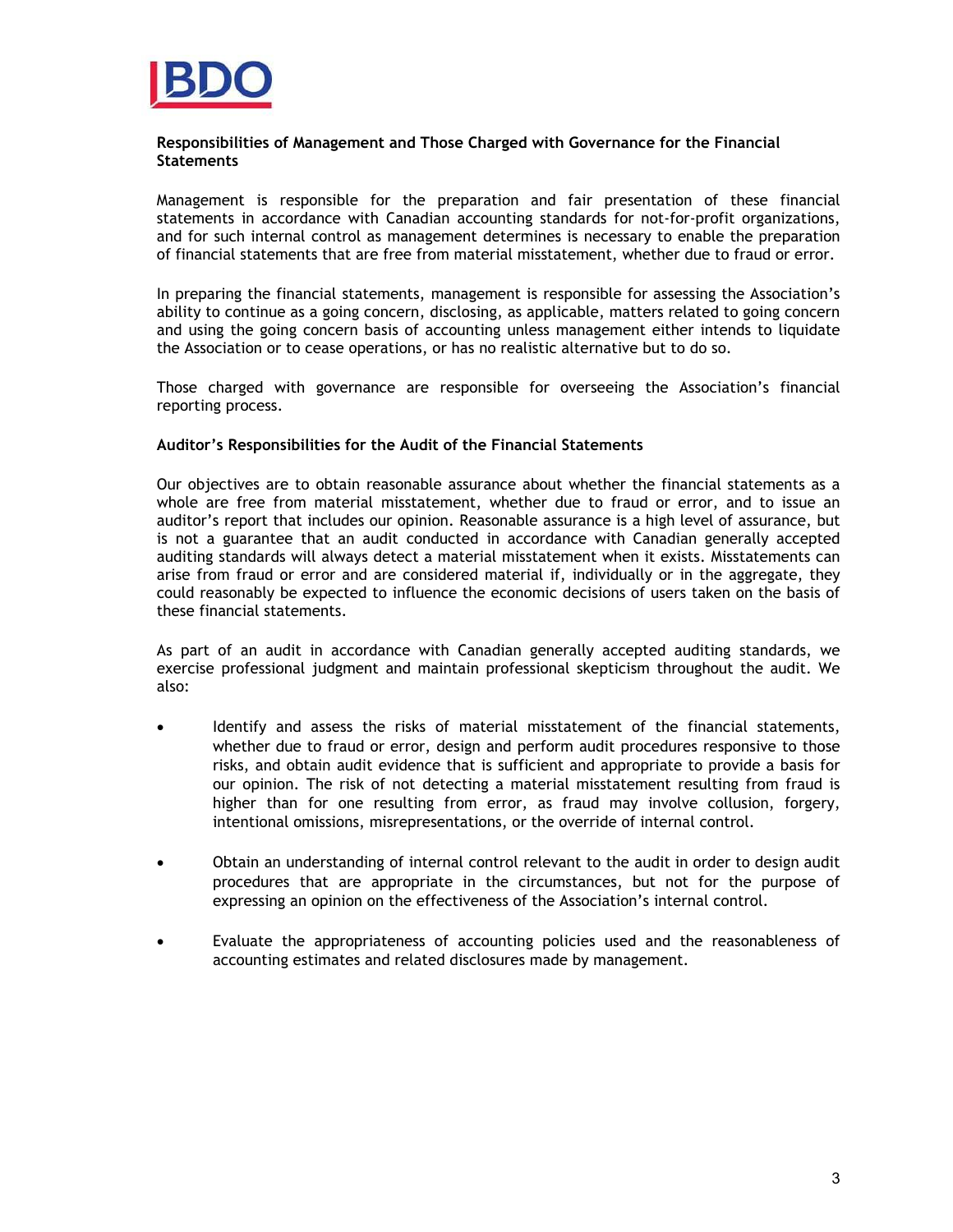

- Conclude on the appropriateness of management's use of the going concern basis of accounting and, based on the audit evidence obtained, whether a material uncertainty exists related to events or conditions that may cast significant doubt on the Association's ability to continue as a going concern. If we conclude that a material uncertainty exists, we are required to draw attention in our auditor's report to the related disclosures in the financial statements or, if such disclosures are inadequate, to modify our opinion. Our conclusions are based on the audit evidence obtained up to the date of our auditor's report. However, future events or conditions may cause the Association to cease to continue as a going concern.
- Evaluate the overall presentation, structure and content of the financial statements, including the disclosures, and whether the financial statements represent the underlying transactions and events in a manner that achieves fair presentation.

We communicate with those charged with governance regarding, among other matters, the planned scope and timing of the audit and significant audit findings, including any significant deficiencies in internal control that we identify during our audit.

BDO Canada LLP

Chartered Professional Accountants, Licensed Public Accountants Guelph, Ontario October 23, 2019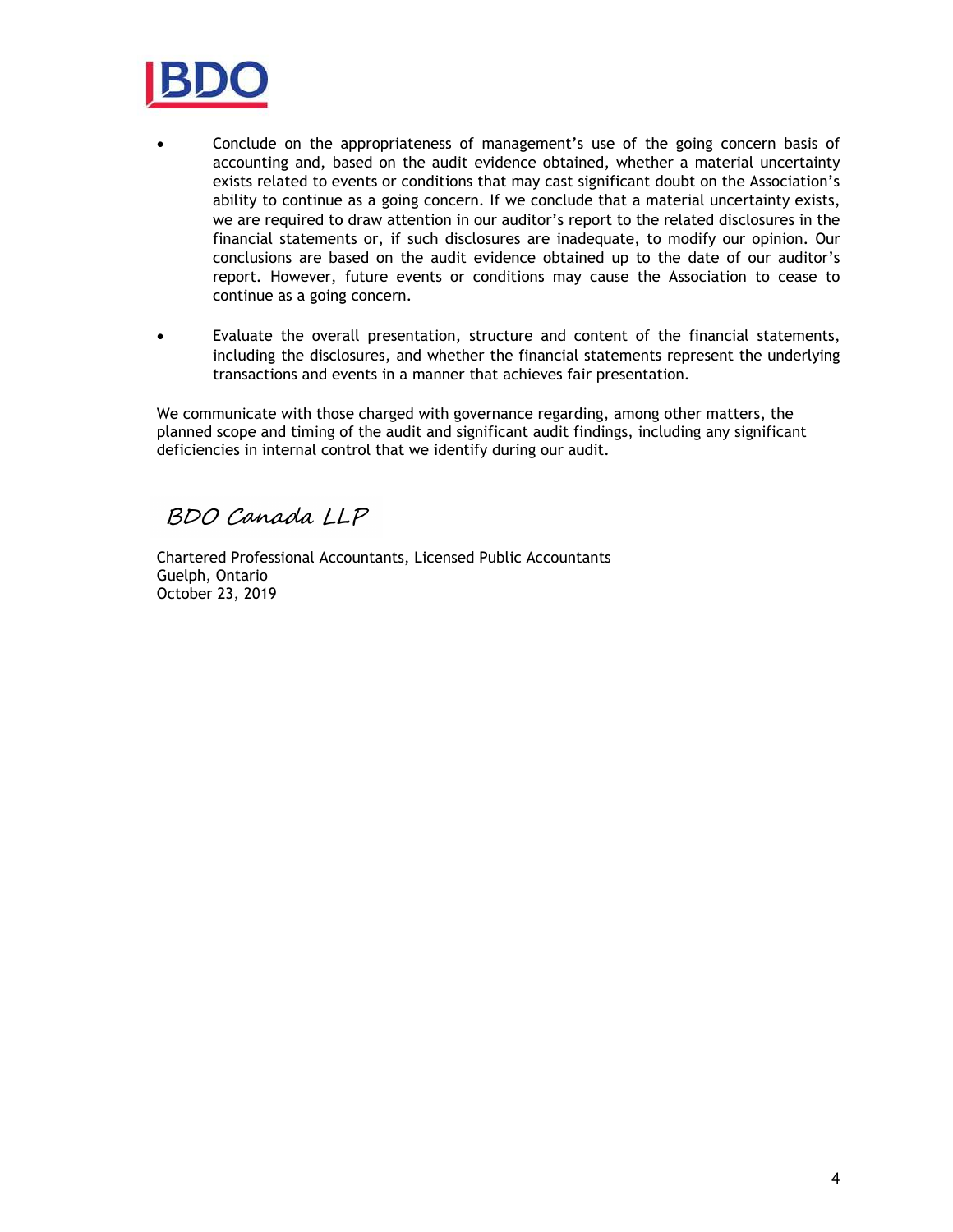| April 30                                                                 | 2019         | 2018         |
|--------------------------------------------------------------------------|--------------|--------------|
| <b>Assets</b><br>Current                                                 |              |              |
| Cash and short-term investments (Note 2)<br>Accounts receivable (Note 3) | \$1,148,204  | \$1,123,614  |
| - University of Guelph                                                   | 7,194        | 11,442       |
| - Other                                                                  | 5,057        | 4,683        |
| - Bullring                                                               | 348          | 1,105        |
| Prepaid expenses                                                         |              | 22,281       |
|                                                                          | 1,160,803    | 1, 163, 125  |
| Long-term investment (Note 4)                                            | 60,000       |              |
| Capital assets (Note 5)<br><b>Restricted deposits</b>                    | 424,531      | 415,533      |
| Health plan reserve fund (Note 6)                                        | 793,629      | 632,360      |
| Dental plan reserve fund (Note 7)                                        | 323,212      | 289,418      |
| Affordable housing reserve fund (Note 8)                                 | 32,841       | 135,308      |
| Late night service reserve fund (Note 9)                                 | 37,438       | 42,200       |
| Bullring capital reserve fund (Note 10)                                  | 125,754      | 124,129      |
| Food bank reserve fund (Note 11)                                         | 31,520       | 30,689       |
| Menstrual hygiene reserve fund (Note 12)                                 | 41,451       |              |
| Due from operations - Cannon.ca (Note 13)                                | 6,585        | 6,585        |
| Due from Guelph Campus Co-operative (Note 13)                            | 38,247       | 23,063       |
|                                                                          | \$3,076,011  | \$2,862,410  |
| <b>Liabilities</b>                                                       |              |              |
| Current                                                                  |              |              |
| Accounts payable and accrued liabilities                                 |              |              |
| - Other                                                                  | \$<br>55,094 | \$<br>30,304 |
| - Government remittances                                                 | 70,752       | 59,298       |
| Deferred revenue                                                         | 17,529       | 22,322       |
|                                                                          | 143,375      | 111,924      |
| <b>Net Assets</b>                                                        |              |              |
| Net assets externally restricted (Page 6)                                | 1,304,923    | 1,159,623    |
| Net assets internally restricted (Page 7)                                | 191,960      | 163,453      |
| Net assets invested in capital assets (Page 7)                           | 424,531      | 415,533      |
| Unrestricted net assets (Page 7)                                         | 1,011,222    | 1,011,877    |
|                                                                          | 2,932,636    | 2,750,486    |
|                                                                          | \$3,076,011  | \$2,862,410  |

### **The University Of Guelph Central Student Association Statement of Financial Position**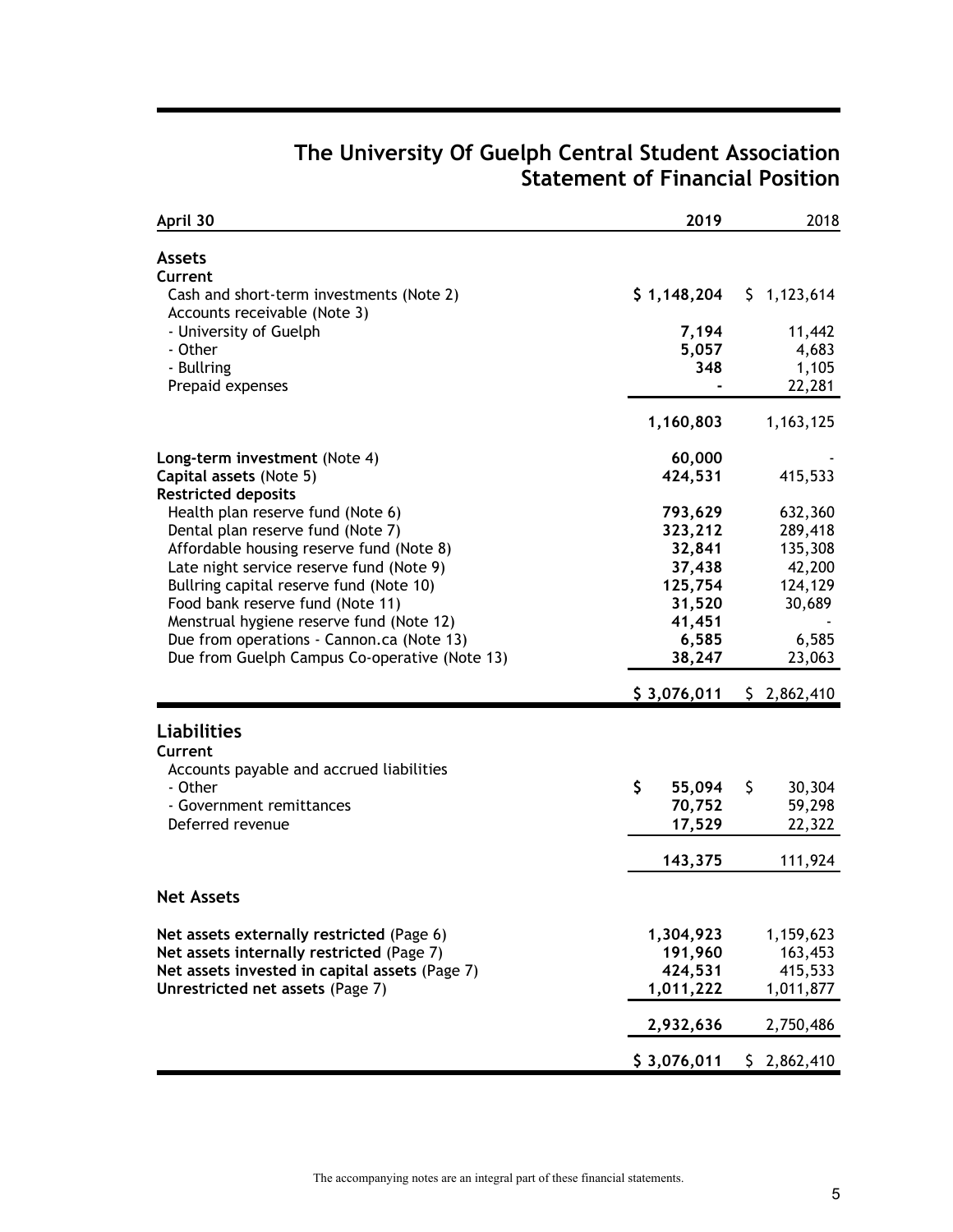# **The University Of Guelph Central Student Association Statement of Operations and Changes in Net Assets**

|                                                      |                    |                    |                   |                   |                  | <b>Externally</b> |                   |                    |
|------------------------------------------------------|--------------------|--------------------|-------------------|-------------------|------------------|-------------------|-------------------|--------------------|
|                                                      |                    |                    | <b>Externally</b> | <b>Externally</b> | Externally       | <b>Restricted</b> |                   |                    |
|                                                      | <b>Externally</b>  | <b>Externally</b>  | <b>Restricted</b> | Restricted        | Restricted       | Menstrual         | <b>Externally</b> |                    |
|                                                      | <b>Restricted</b>  | <b>Restricted</b>  | <b>Affordable</b> | Late Night        | <b>Food Bank</b> | Hygiene           | Restricted        | <b>Externally</b>  |
|                                                      | <b>Dental Plan</b> | <b>Health Plan</b> | <b>Housing</b>    | Service           | Reserve          | <b>Initiative</b> | Cannon.ca         | Restricted         |
| April 30                                             | Reserve            | Reserve            | Reserve           | Reserve           | (Page 29)        | Reserve           | Reserve           | Subtotal           |
|                                                      |                    |                    |                   |                   |                  |                   |                   |                    |
| Balance, beginning of the year                       | 289,418 S          | $632,360$ \$       | $135,308$ \$      | $42,200$ \$       | $30,689$ \$      | - S               |                   | 29,648 \$1,159,623 |
| Premiums collected in the year                       | 1,957,838          | 2,889,324          |                   | 406,325           |                  |                   |                   | 5,253,487          |
| Student fees collected                               |                    |                    | 47,348            |                   | 118,577          | 35,073            |                   | 200,998            |
| Interest earned                                      | 16,175             | 25,012             | 185               | 82                | 61               |                   |                   | 41,515             |
| Partnership income                                   |                    |                    |                   |                   |                  |                   | 15,184            | 15,184             |
| Premiums for the year                                | (1,927,969)        | (2,737,275)        |                   |                   |                  |                   |                   | (4, 665, 244)      |
| Administration fees                                  | (12, 250)          | (15, 792)          |                   |                   |                  |                   |                   | (28, 042)          |
| Service fees                                         |                    |                    | $\blacksquare$    | (384, 939)        |                  |                   |                   | (384, 939)         |
| Other expenditures                                   |                    | $\blacksquare$     | (150,000)         | (26, 230)         | (117, 807)       | (15, 944)         | $\blacksquare$    | (309, 981)         |
| Excess (deficiency) of revenues<br>over expenditures |                    |                    |                   |                   |                  |                   |                   |                    |
| Purchase of capital assets                           |                    |                    |                   |                   |                  |                   |                   |                    |
| Internal transfers                                   |                    |                    |                   |                   |                  |                   |                   |                    |
| Prior year surplus to reserve                        |                    |                    |                   |                   | $\blacksquare$   | 22,322            |                   | 22,322             |
| Balance, end of the year                             | $323,212$ \$       | 793,629 \$         | $32,841$ \$       | $37,438$ \$       | $31,520$ \$      | $41,451$ \$       |                   | 29,648 \$1,304,923 |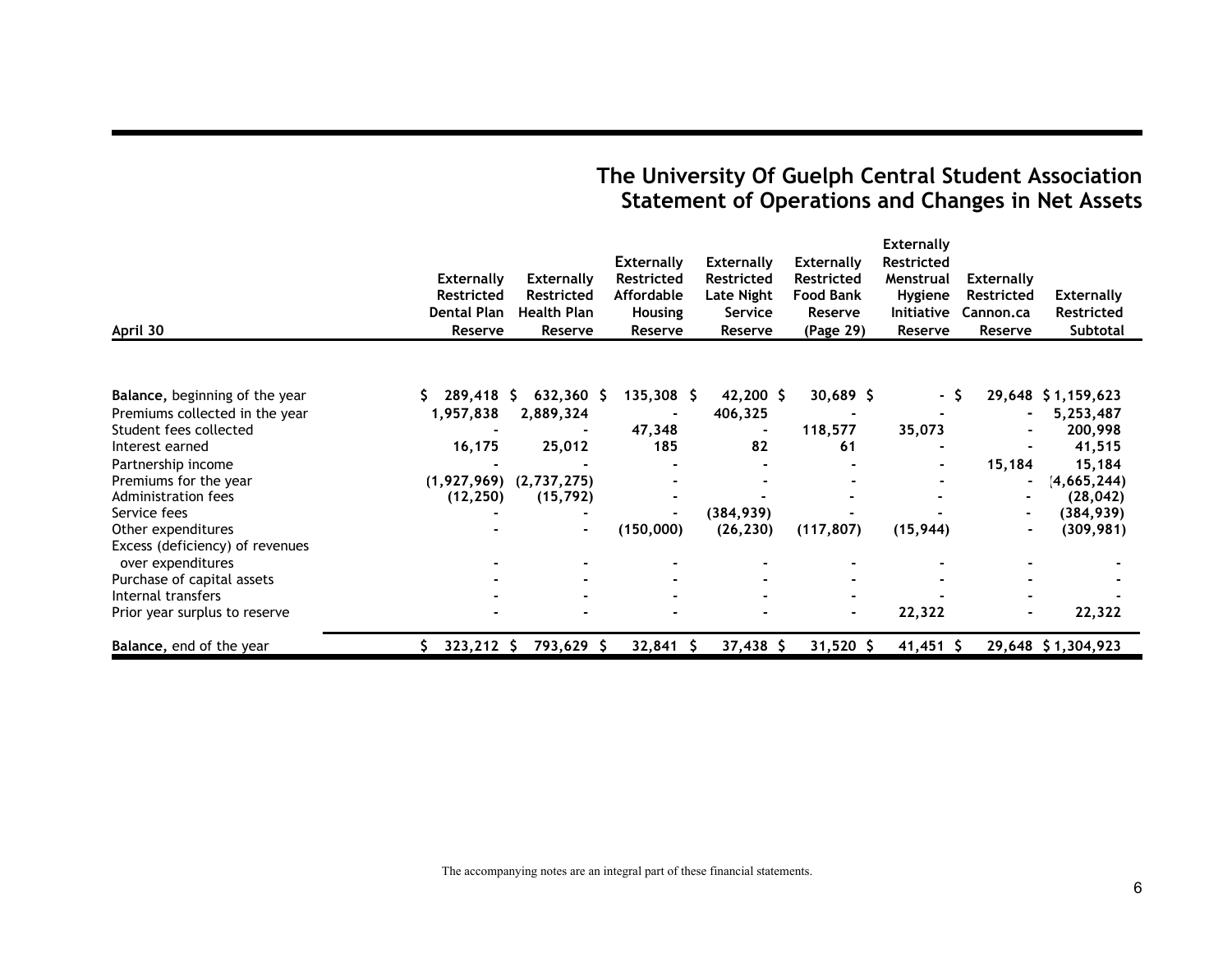# **The University Of Guelph Central Student Association Statement of Operations and Changes in Net Assets**

|                                 |                   | Internally<br><b>Restricted</b> | Internally<br>Restricted     |                |            |                            |                                             |             |
|---------------------------------|-------------------|---------------------------------|------------------------------|----------------|------------|----------------------------|---------------------------------------------|-------------|
|                                 | <b>Externally</b> | <b>Bullring</b>                 | Live                         | Internally     | Invested   |                            |                                             |             |
|                                 | <b>Restricted</b> |                                 | <b>Capital Entertainment</b> | Restricted     | In Capital |                            | 2019                                        | 2018        |
| April 30                        | Subtotal          | Reserve                         | Reserve                      | Subtotal       |            | <b>Assets Unrestricted</b> | Total                                       | Total       |
|                                 |                   |                                 |                              |                |            |                            |                                             |             |
| Balance, beginning of the year  | $$1,159,623$ \$   | 124,129                         | S.<br>$39,324$ \$            | $163,453$ \$   |            |                            | 415,533 \$1,011,877 \$2,750,486 \$2,013,796 |             |
| Premiums collected in the year  | 5,253,487         |                                 |                              |                |            |                            | 5,253,487                                   | 5,127,628   |
| Student fees collected          | 200,998           |                                 |                              |                |            |                            | 200,998                                     | 565,622     |
| Interest earned                 | 41,515            | 1,625                           |                              | 1,625          |            |                            | 43,140                                      | 37,588      |
| Partnership income              | 15,184            |                                 |                              |                |            |                            | 15,184                                      | 23,558      |
| Premiums for the year           | (4, 665, 244)     |                                 |                              |                |            |                            | (4,665,244)                                 | (4,729,012) |
| Administration fees             | (28, 042)         |                                 |                              |                |            |                            | (28, 042)                                   | (28, 687)   |
| Service fees                    | (384, 939)        | $\blacksquare$                  |                              |                |            |                            | (384, 939)                                  | (28, 687)   |
| Other expenditures              | (309, 981)        |                                 |                              |                |            |                            | (309, 981)                                  | (517, 180)  |
| Excess (deficiency) of revenues |                   |                                 |                              |                |            |                            |                                             |             |
| over expenditures               | $\blacksquare$    |                                 |                              | $\blacksquare$ | (70, 840)  | 106,065                    | 35,225                                      | 257,173     |
| Purchase of capital assets      |                   | $\blacksquare$                  |                              |                | 79,838     | (79, 838)                  |                                             |             |
| Internal transfers              |                   | $\blacksquare$                  | 26,882                       | 26,882         |            | (26, 882)                  |                                             |             |
| Prior year surplus to reserve   | 22,322            |                                 |                              |                |            |                            | 22,322                                      |             |
| Balance, end of the year        | $$1,304,923$ \$   | $125,754$ \$                    | $66,206$ \$                  | 191,960 \$     |            |                            | 424,531 \$1,011,222 \$2,932,636 \$2,750,486 |             |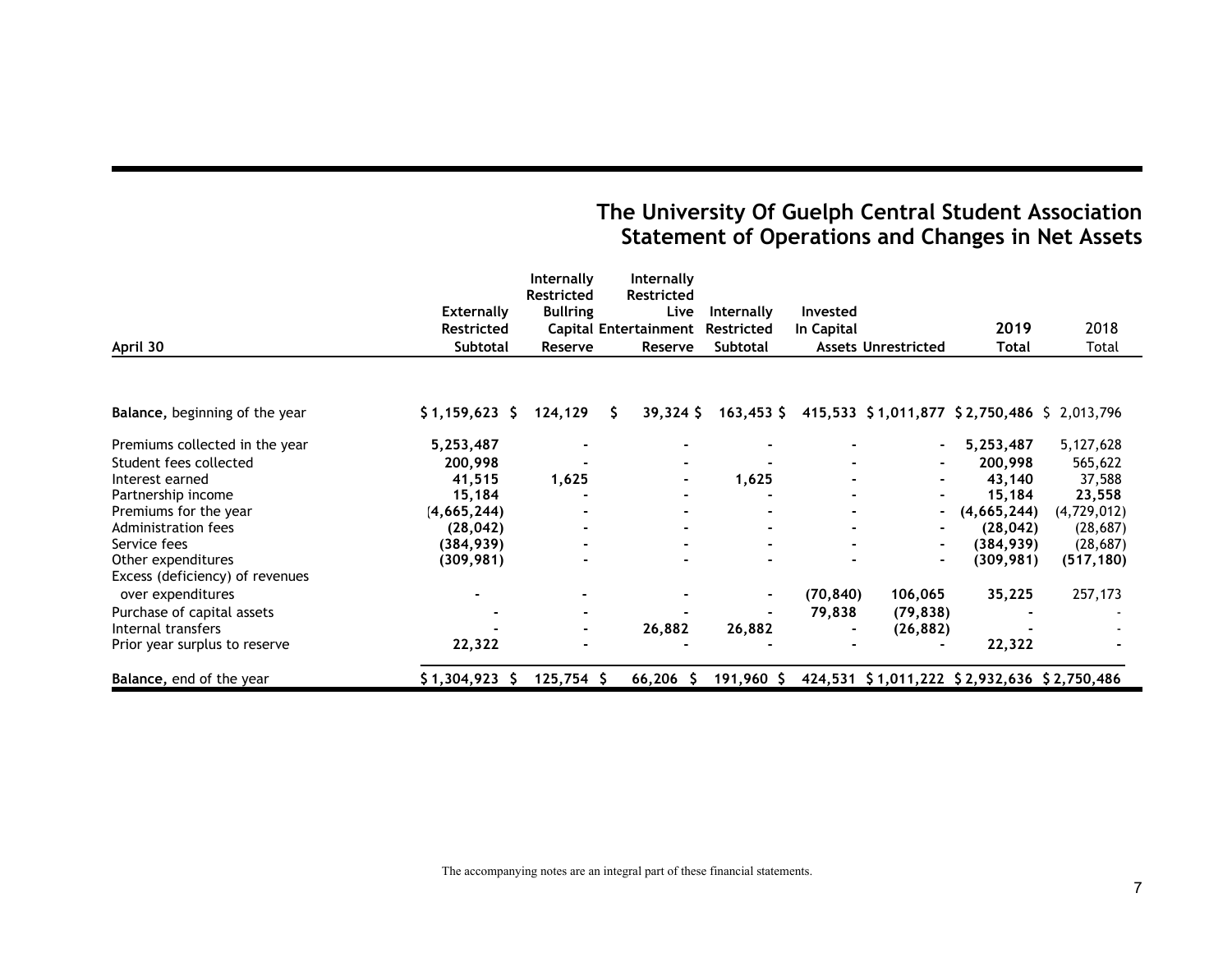| For the year ended April 30              | 2019             | 2018             |
|------------------------------------------|------------------|------------------|
|                                          |                  |                  |
| <b>Revenues</b>                          |                  |                  |
| Council - general                        | \$<br>119,740    | \$<br>126,844    |
| Academic commissioner                    | 44,746           | 41,883           |
| <b>External commissioner</b>             | 43,800           | 39,300           |
| Student experience<br>Live entertainment | 53,140<br>67,900 | 48,400<br>63,400 |
| Films                                    | 22,113           | 23,656           |
| Programmes                               | 150,589          | 104,922          |
| General programming (entertainment)      | 76,349           | 72,991           |
| Administration                           | 450,763          | 660,583          |
| The Bullring                             | 746,201          | 738,018          |
| Promotional services                     | 53,829           | 47,314           |
|                                          | 1,829,170        | 1,967,311        |
| <b>Expenses</b>                          |                  |                  |
| Council - general                        | 181,516          | 191,070          |
| Academic commissioner                    | 43,720           | 41,969           |
| External commissioner                    | 42,276           | 38,896           |
| Student experience                       | 52,482           | 49,412           |
| Live entertainment                       | 45,499           | 47,831           |
| Films                                    | 15,104           | 13,948           |
| Programmes                               | 139,200          | 105,869          |
| General programming (entertainment)      | 78,753           | 73,505           |
| Administration                           | 431,266          | 444,706          |
| The Bullring                             | 709,797          | 660,107          |
| <b>Promotional services</b>              | 54,332           | 42,825           |
|                                          | 1,793,945        | 1,710,138        |
| Excess of revenues over expenditures     | \$<br>35,225     | \$<br>257,173    |

# **The University Of Guelph Central Student Association Statement of Operations**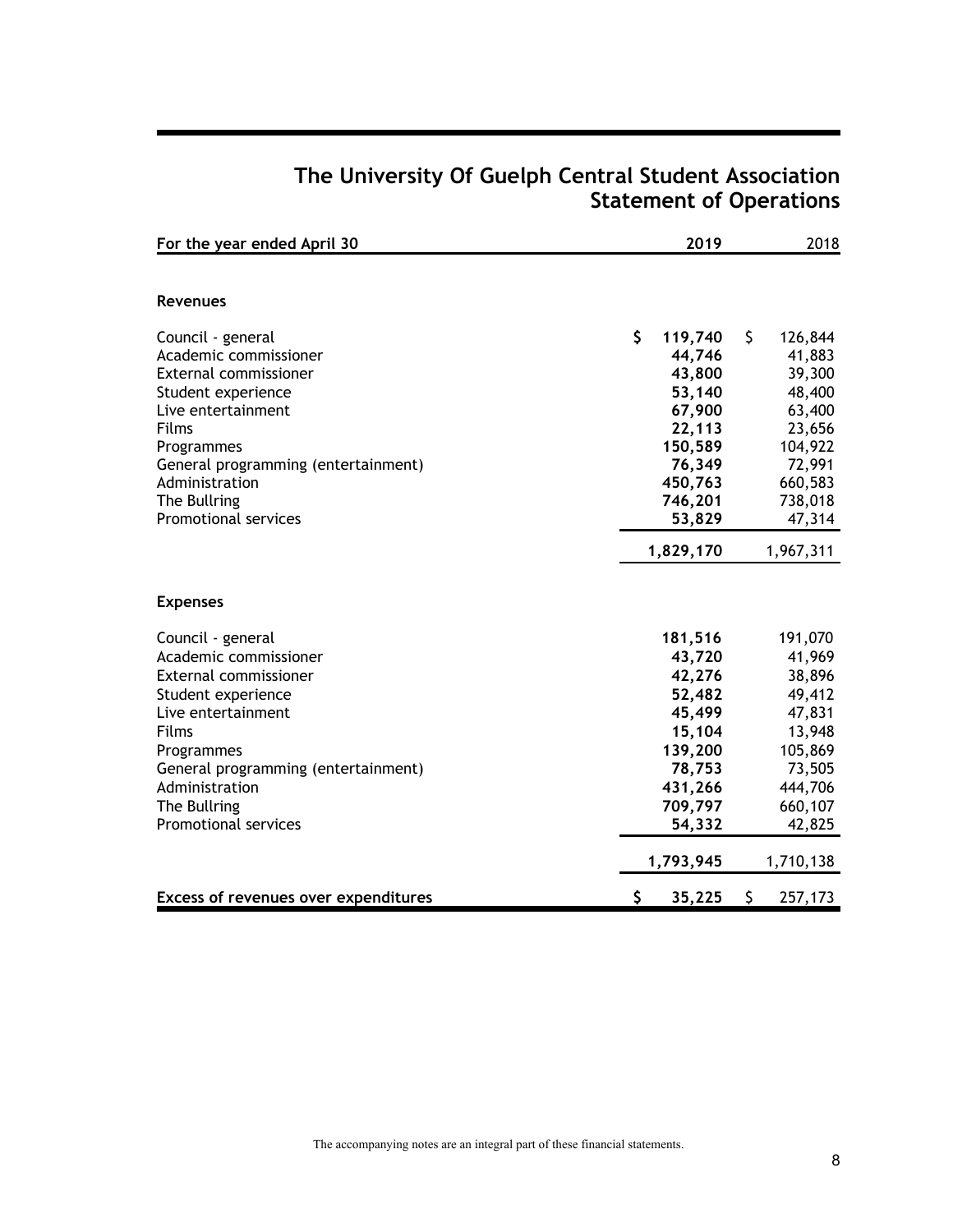# **The University Of Guelph Central Student Association Statement of Cash Flows**

| For the year ended April 30                                  | 2019               |    | 2018             |
|--------------------------------------------------------------|--------------------|----|------------------|
| Cash flow from operating activities                          |                    |    |                  |
| Excess of revenues over expenditures                         | \$<br>35,225       | S. | 257,173          |
| Adjustments for<br>Amortization                              | 70,840             |    | 63,876           |
|                                                              | 106,065            |    | 321,049          |
| Changes in non-cash working capital balances                 |                    |    |                  |
| Accounts receivable                                          | 4,631              |    | 19,849           |
| Prepaid expenses                                             | 22,281             |    | 182,271          |
| Accounts payable and accrued liabilities<br>Deferred revenue | 36,244<br>(4, 793) |    | 30,933<br>22,322 |
|                                                              | 164,428            |    | 576,424          |
| Cash flows from investing activities                         |                    |    |                  |
| Collaborative investment with University Centre Services     | (60,000)           |    |                  |
| Purchase of capital assets                                   | (79, 838)          |    | (325, 179)       |
|                                                              | (139, 838)         |    | (325, 179)       |
| Change in cash position during the year                      | 24,590             |    | 251,245          |
| Cash position, beginning of year                             | 1,123,614          |    | 872,369          |
| Cash position, end of year                                   | \$1,148,204        |    | \$1,123,614      |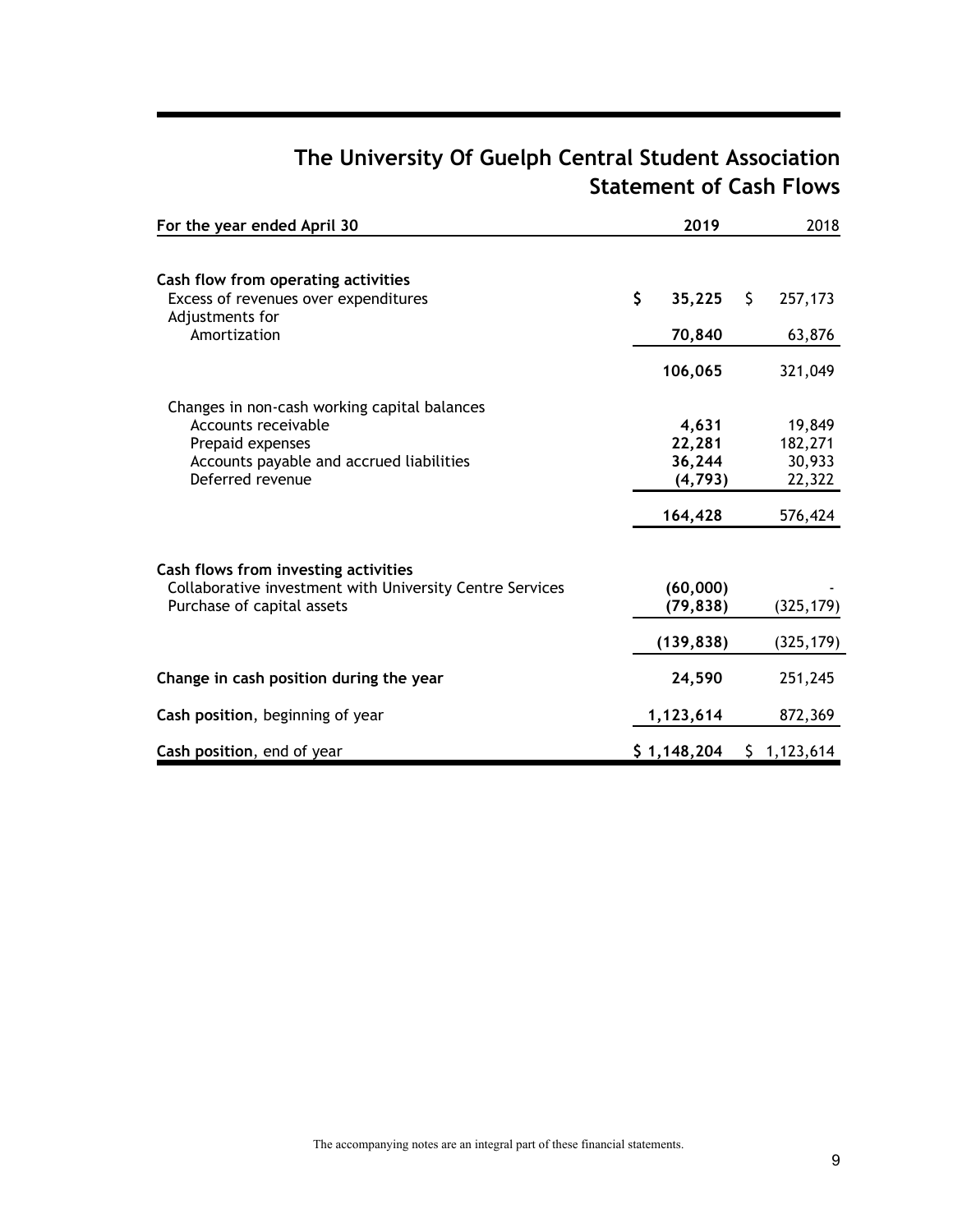**April 30, 2019**

#### **1. Summary of Significant Accounting Policies**

| <b>Nature of Business</b>    | The University of Guelph Central Student Association (the<br>"Association") was incorporated without share capital, on May 31,<br>1979, under the laws of Ontario and provides services to the student<br>body of the University of Guelph, on a not-for-profit basis.                                                                                                                                                                                                                                                                                                                                                                                                                                                                  |
|------------------------------|-----------------------------------------------------------------------------------------------------------------------------------------------------------------------------------------------------------------------------------------------------------------------------------------------------------------------------------------------------------------------------------------------------------------------------------------------------------------------------------------------------------------------------------------------------------------------------------------------------------------------------------------------------------------------------------------------------------------------------------------|
|                              | The Association is a non-profit organization and, as such, is exempt<br>from income tax.                                                                                                                                                                                                                                                                                                                                                                                                                                                                                                                                                                                                                                                |
| <b>Basis of Accounting</b>   | The Association has prepared its financial statements in accordance<br>with Canadian accounting standards for not-for-profit organizations.                                                                                                                                                                                                                                                                                                                                                                                                                                                                                                                                                                                             |
| <b>Capital Assets</b>        | Capital assets are recorded at cost. Amortization is based on the<br>estimated useful life of the assets as follows:                                                                                                                                                                                                                                                                                                                                                                                                                                                                                                                                                                                                                    |
|                              | Furniture and equipment<br>- 10 years straight-line basis<br>Computer equipment<br>- 5 years straight-line basis<br>Leasehold improvements<br>- 12 years straight-line basis                                                                                                                                                                                                                                                                                                                                                                                                                                                                                                                                                            |
| <b>Revenue Recognition</b>   | The Association follows the restricted fund method of accounting for<br>contributions. Restricted contributions are recognized as revenue of<br>the appropriate restricted fund when received or receivable. If no<br>appropriate restricted fund is presented, then the restricted<br>contribution is recognized as unrestricted revenue in the year in<br>which the related expenses are incurred. Unrestricted contributions<br>are recognized as revenue when received or receivable if the<br>amount to be received can be reasonably estimated and collection is<br>reasonably assured.                                                                                                                                           |
| <b>Use of Estimates</b>      | The preparation of financial statements in accordance with<br>Canadian accounting standards for not-for profit organizations<br>requires management to make estimates and assumptions that<br>affect the reported amounts of assets and liabilities at the date of<br>the financial statements, and the reported amounts of revenues and<br>expenses during the reporting period. The estimate in these<br>financial statements is the useful lives of capital assets.                                                                                                                                                                                                                                                                  |
| <b>Financial Instruments</b> | Financial instruments are recorded at fair value when acquired or<br>issued. All guaranteed investment certificates have been designated<br>to be in the fair value category, with gains and losses reported in<br>operations. All other financial instruments are reported at cost or<br>amortized cost less impairment, if applicable. Financial assets are<br>tested for impairment when changes in circumstances indicate the<br>asset could be impaired. Transaction costs on the acquisition, sale<br>or issue of financial instruments are expensed for those items<br>remeasured at fair value at each statement of financial position<br>date and charged to the financial instrument for those measured at<br>amortized cost. |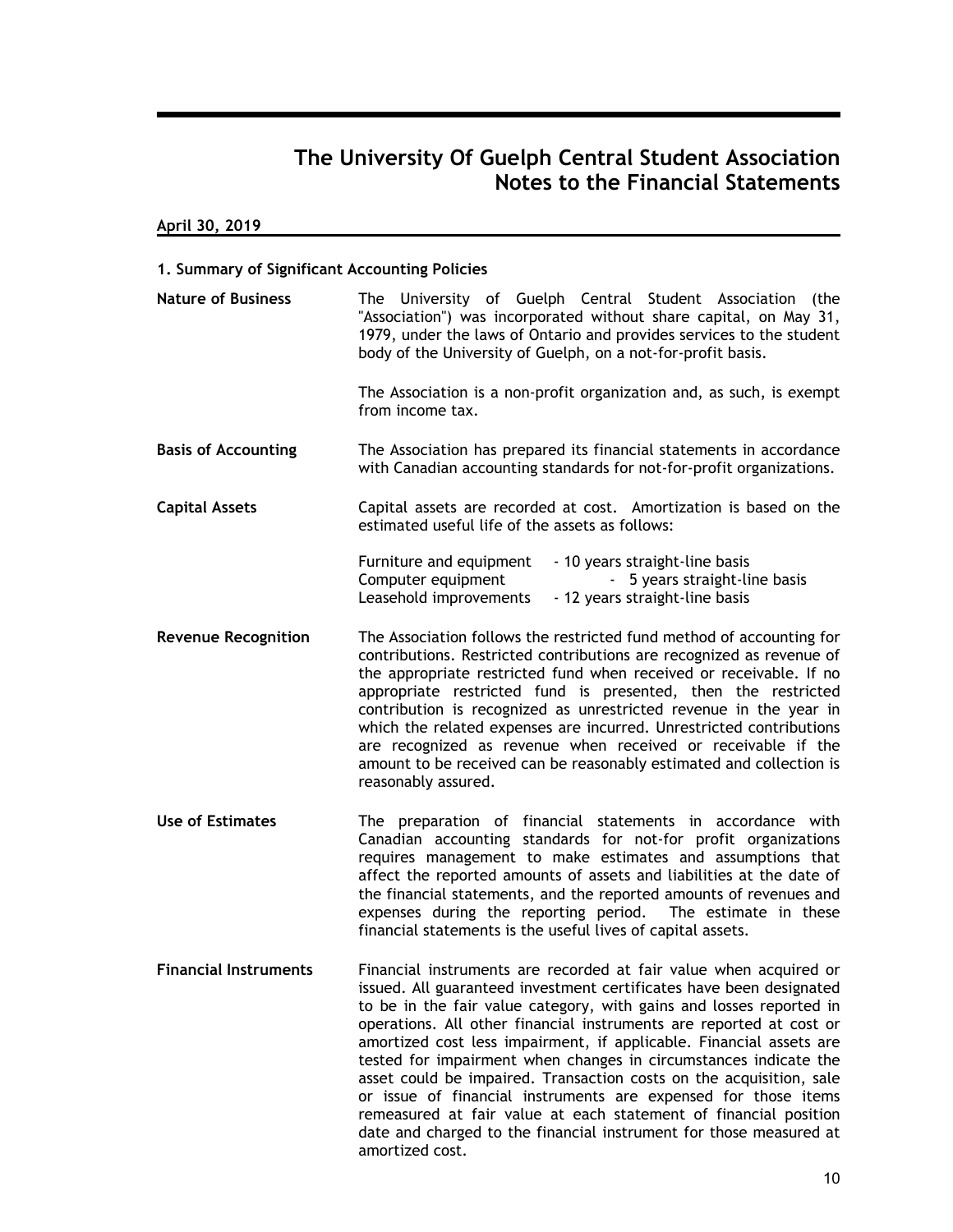#### **April 30, 2019**

#### **2. Cash and Short-term Investments**

The Association's bank accounts are held at one credit union.

|                                               | 2019                          | 2018     |
|-----------------------------------------------|-------------------------------|----------|
| Cash                                          | \$1,139,528                   | 971,326  |
| Short-term investments                        | 60,000                        | 160,000  |
| Due to food bank reserve fund                 | (769)                         | (2, 464) |
| Due from (to) late night service reserve fund | (3, 599)                      | 337      |
| Due to Cannon.ca reserve fund                 | (5, 505)                      | (5, 585) |
| Due to menstrual hygiene reserve fund         | (41, 451)                     |          |
|                                               | $$1,148,204 \quad $1,123,614$ |          |

The cash balance earns interest at the rate of 0% to 1.05% (2018 - 0% to 1.05%).

Short-term investments consists of a GIC that earns interest at a rate of 2.50% and matures in April 2021.

Interest rate risk is the risk that the fair value or future cash flows of a financial instrument will fluctuate because of changes in market interest rates. The Association is exposed to this risk through interest earned on its savings accounts and its guaranteed investments certificates. This risk has not changed since the previous period.

#### **3. Accounts Receivable**

Credit risk is the risk that one party to a financial instrument will cause a financial loss for the other party by failing to discharge an obligation. The Association is exposed to credit risk resulting from the possibility that a customer or counterparty to a financial instrument defaults on their financial obligations. The financial instruments that are exposed to credit risk relate primarily to accounts receivable. This risk has not changed since the previous period.

#### **4. Long-term Investment**

During the year the Association entered into an agreement with the University Centre Services to provide an investment of \$60,000 for a student-focused lounge space and digital signage partnership. This investment provides the Association with non-financial benefits including contribution acknowledgement, priority service bookings, priority programming, and decision-making involvement. During the year, \$5,000 was received as a return on this investment.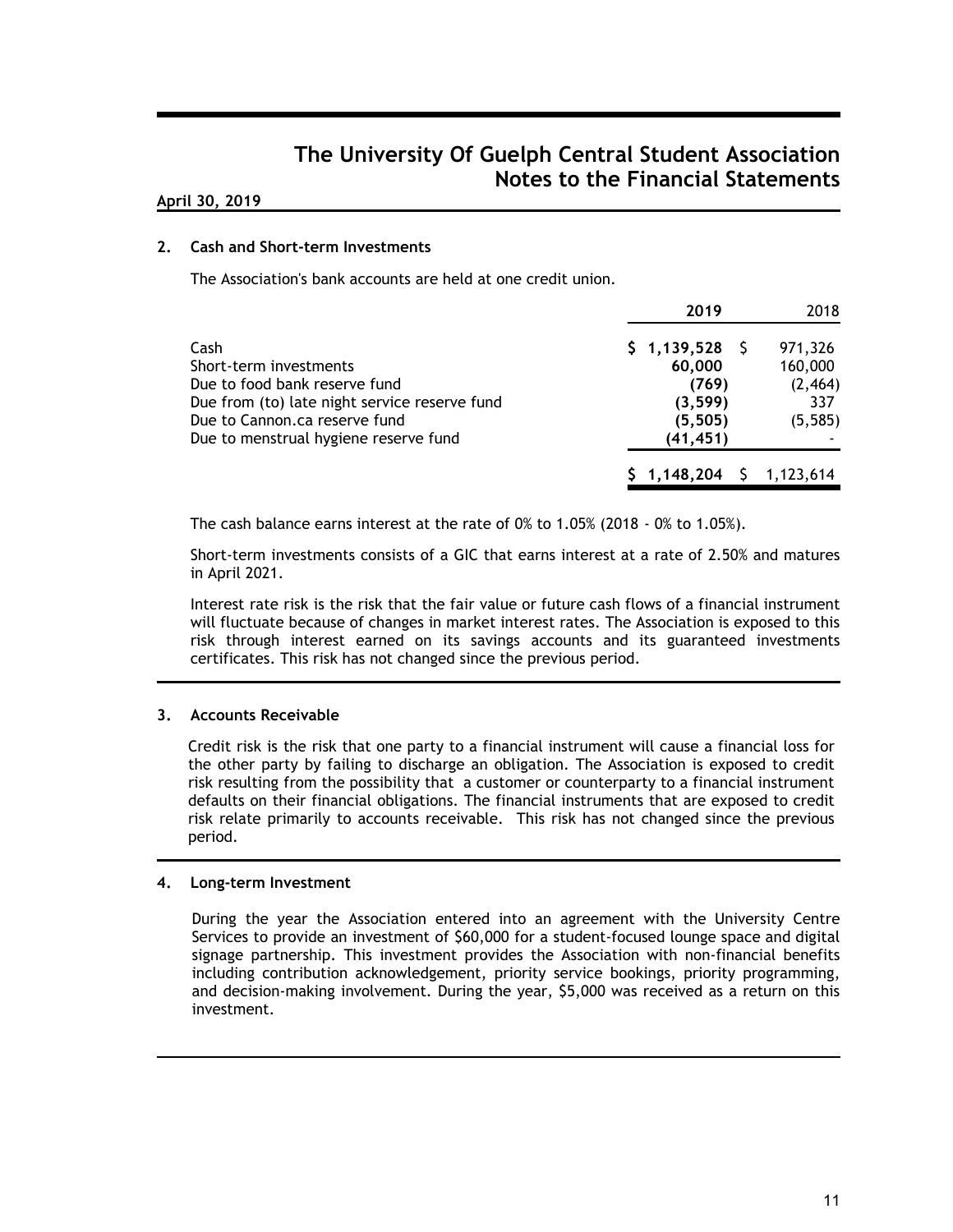#### **April 30, 2019**

#### **5. Capital Assets**

|                                                                         |                              |                             | 2019                         | 2018                         |
|-------------------------------------------------------------------------|------------------------------|-----------------------------|------------------------------|------------------------------|
|                                                                         | Cost                         | Accumulated<br>Amortization | <b>Net Book</b><br>Value     | Net Book<br>Value            |
| Furniture and equipment<br>Computer equipment<br>Leasehold improvements | 247,253<br>36,191<br>396,119 | 140,418<br>17,263<br>97,351 | 106,835<br>18,928<br>298,768 | 117,351<br>12,519<br>285,663 |
|                                                                         | 679,563                      | 255,032                     | 424.531                      | 415,533                      |
|                                                                         |                              |                             |                              |                              |

During the year, amortization of \$70,840 (2018 - \$63,876) was recorded on capital assets.

#### **6. Health Plan and Health Plan Reserve Fund**

The Association administers the student health plan. Use of health plan reserve funds is restricted for the purpose of funding the students' health plan, in the event that the claims exceed the premiums paid. Interest earned on the reserve fund balance and on the health plan activity during the year becomes part of the fund.

|                                                                        | 2019                               | 2018                         |
|------------------------------------------------------------------------|------------------------------------|------------------------------|
| Savings<br>Short-term investment<br>Due from operations to health plan | $272,214$ \$<br>307,950<br>213,465 | 21,763<br>300,000<br>310,597 |
|                                                                        | 793,629                            | 632,360                      |

The short-term investments consist of GICs that earn interest at rates of 2.45% and 2.75% with maturity dates of July 2019 and April 2023, respectively. The savings accounts earn interest at the rate of 0.20% to 1.15% (2018 - 0.20% to 1.15%).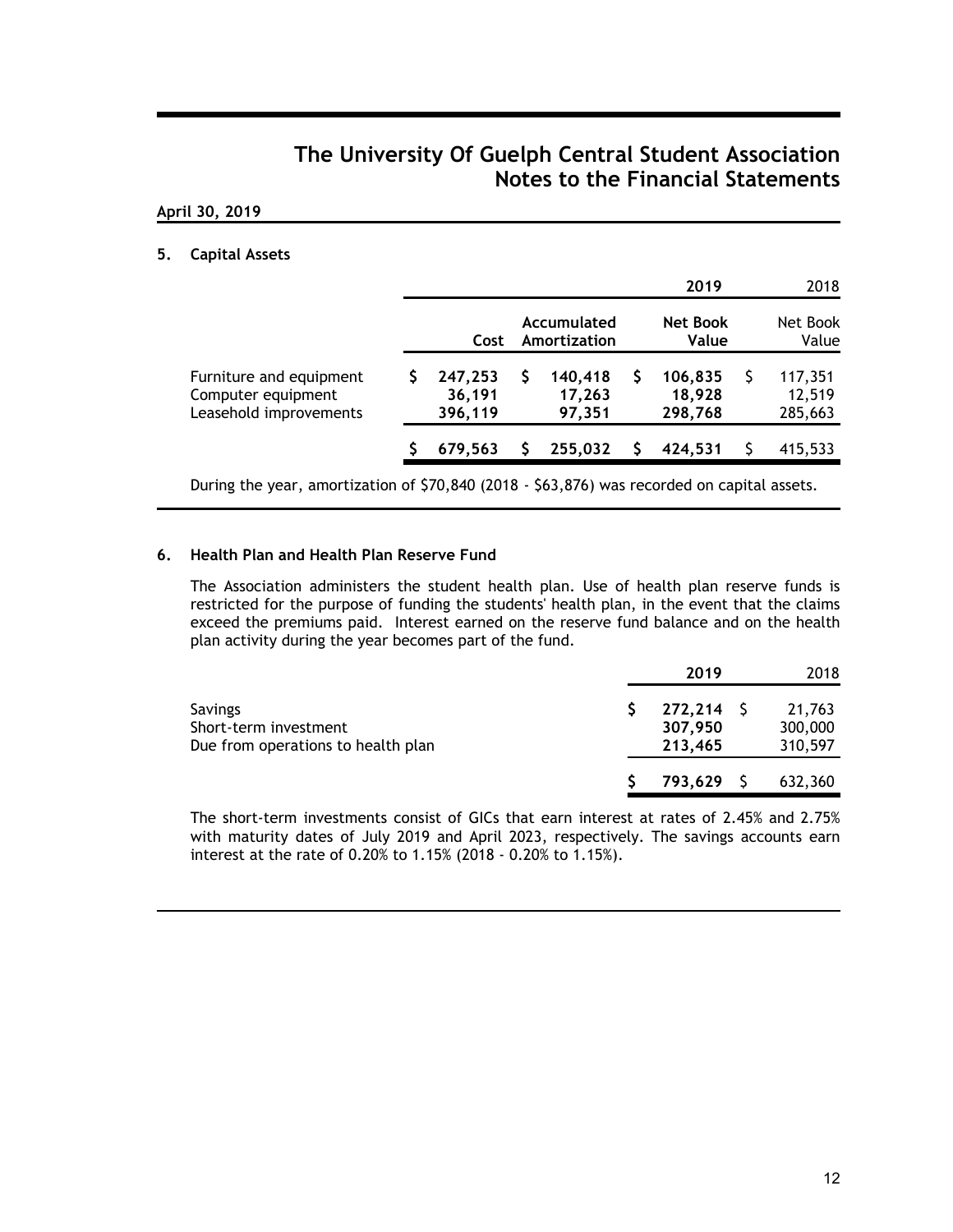#### **April 30, 2019**

#### **7. Dental Plan and Dental Plan Reserve Fund**

The Association administers the student dental plan. Use of dental plan reserve funds is restricted for the purpose of funding the students' dental plan, in the event that the claims exceed the premiums paid. Interest earned on the reserve fund balance and dental plan activity during the year becomes part of the fund.

|                                                                                      | 2019                             | 2018                        |
|--------------------------------------------------------------------------------------|----------------------------------|-----------------------------|
| Savings<br>Short-term investments<br>Due from operations to dental plan reserve fund | $85,315$ \$<br>205,200<br>32.697 | 57,466<br>200,000<br>31,952 |
|                                                                                      | $323,212$ \$                     | 289,418                     |

The short-term investments consist of GIC's that earn interest at rates of 2.45% and 2.75% with maturity dates of July 2019 and April 2023, respectively. The savings accounts earn interest at the rate of 0.20% to 1.05% (2018 - 0.20% to 1.05%).

#### **8. Affordable Housing Reserve Fund**

The Association administers an affordable housing plan. Use of the affordable housing reserve funds is restricted for the purpose of upgrading accessibility of housing for students with special needs. Interest earned on the reserve fund balance becomes part of the fund. Revenues earned in the fund are generated from student fees. The funds are deposited in a savings account that earns interest at 0.20% (2018 - 0.20%).

#### **9. Late Night Service and Late Night Service Reserve Fund**

The Association administers late night bus service for use by the students. Use of any funds resulting from the excess of revenues over expenditures is restricted for the purpose of providing future late night bus services to the students. Revenues earned in the fund are generated from student fees.

|                                            | 2019                 | 2018            |
|--------------------------------------------|----------------------|-----------------|
| <b>Savings</b><br>Due from (to) operations | $33,839$ \$<br>3,599 | 42,537<br>(337) |
|                                            | 37,438               | 42,200          |

The savings account earns interest at the rate of 0.20% (2018 - 0.20%).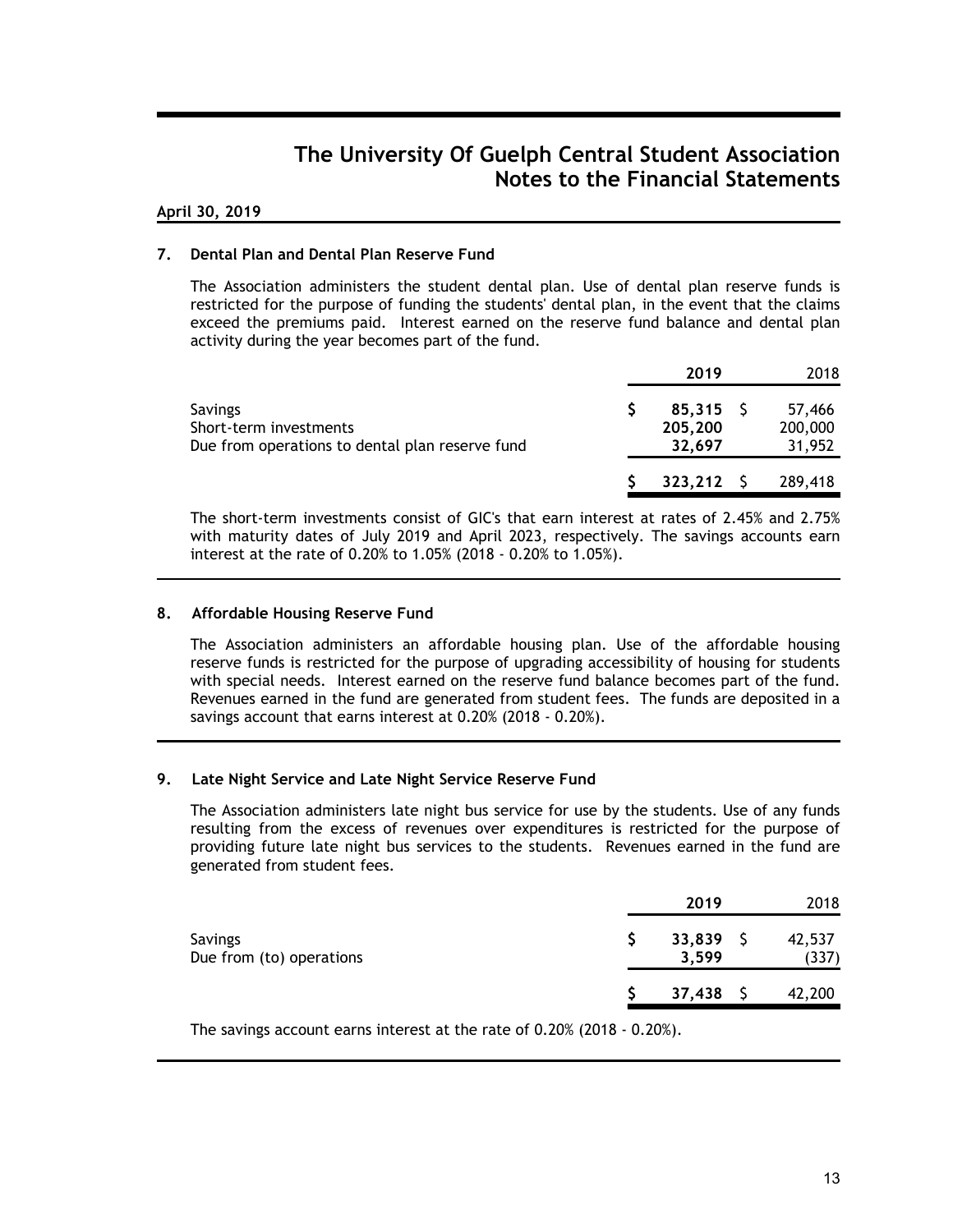#### **April 30, 2019**

#### **10. Bullring Capital Reserve Fund**

The Association administers a Bullring capital reserve fund. Use of the Bullring capital reserve fund is internally restricted for the purpose of funding capital expenditures. Interest earned on the reserve fund balance during the year becomes part of the fund. The funds are held in a savings account and earn interest at 1.05% (2018 - 1.05%).

#### **11. Food Bank Reserve Fund**

The Association administers a food bank plan. Use of the food bank reserve funds is restricted for the purpose of purchasing food to be distributed to low income students. Revenues earned in the fund are generated from student fees. Interest earned on the reserve fund balance during the year becomes part of the fund. The funds are held in a savings account and earn interest at 0.002% (2018 - 0.002%).

#### **12. Menstrual Hygiene Initiative Reserve Fund**

The Association administers a Menstrual Hygiene Initiative reserve. Use of the Menstrual Hygiene Initiative reserve fund is restricted for the purpose of providing hygiene products to students. Revenues earned in the fund are generated from student fees. This reserve was established during the current fiscal year and all funds are due from operations.

#### **13. Cannon.ca Partnership**

The Association has entered into a partnership agreement with the Guelph Campus Cooperative whereby the yearly income or loss of the Cannon.ca is to be divided equally amongst the two partners.

The Association's portion of the net income of Cannon.ca from inception to April 30, 2019 is included in a reserve account as this money is restricted for the purpose of financing future deficits of the partnership.

#### **14. Live Entertainment Reserve**

The Association administers a live entertainment reserve. Use of the live entertainment reserve funds is restricted for the purpose of providing events to students. Revenues earned in the fund are generated from student fees and door receipts. All reserve funds are due from operations.

#### **15. Source of Funds**

The Association receives all of its student fees from the University of Guelph. These fees are essential to the continuing operation of the Association.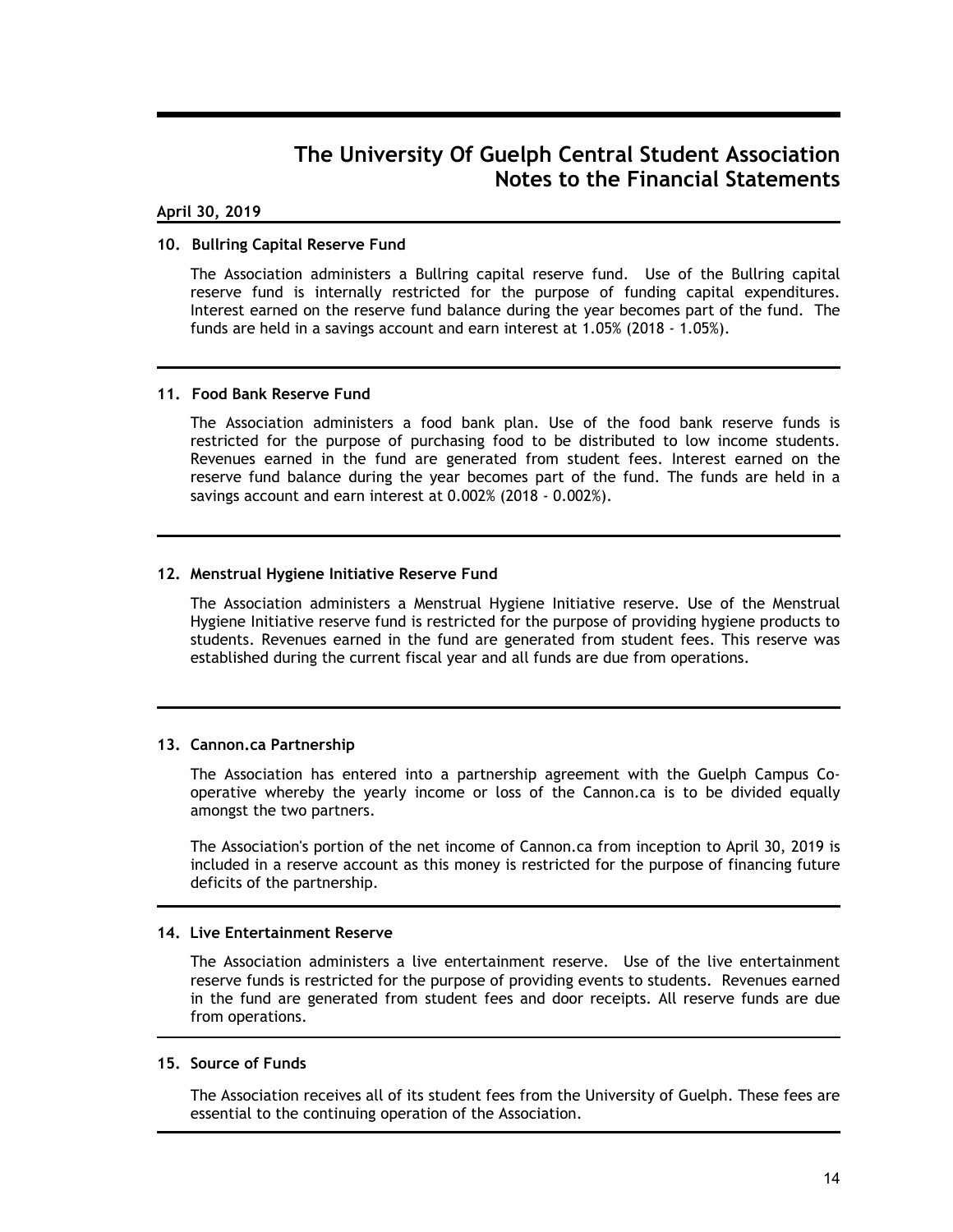

Tel: 519 824 5410 Fax: 519 824 5497 Toll-free: 877 236 4835 **www.bdo.ca** 

BDO Canada LLP 512 Woolwich Street Guelph ON N1H 3X7 Canada

### **Independent Auditor's Comments on Supplementary Financial Information**

**To the Members of The University Of Guelph Central Student Association**

We have audited the financial statements of the The University Of Guelph Central Student Association, which comprise the statement of financial position as at April 30, 2019 and the statement of operations, statement of changes in net assets and statement of cash flows for the year then ended and a summary of significant accounting policies and other explanatory information, and have issued our report thereon dated October 23, 2019 which contained a qualified opinion on those financial statements due to sales, sundry and fundraising revenues, the completeness of which is not susceptible to satisfactory audit verification. The audit was performed to form an opinion on the financial statements as a whole. The supplementary financial information is presented for the purposes of additional analysis and is not a required part of the financial statements. Such supplementary information is the responsibility of management and was derived from the underlying accounting and other records used to prepare the financial statements.

The supplementary information has been subjected to the auditing procedures applied in the audit of the financial statements and certain additional procedures, including comparing and reconciling such supplementary information directly to the underlying accounting and other records used to prepare the financial statements or to the financial statements themselves.

#### **Other Matters**

We have not audited, reviewed or otherwise attempted to verify the accuracy or completeness of the April 30, 2019 budget amounts included on pages 17 through 27 of the Supplementary Financial Information.

BDO Canada LLP

Chartered Professional Accountants, Licensed Public Accountants

Guelph, Ontario October 23, 2019

15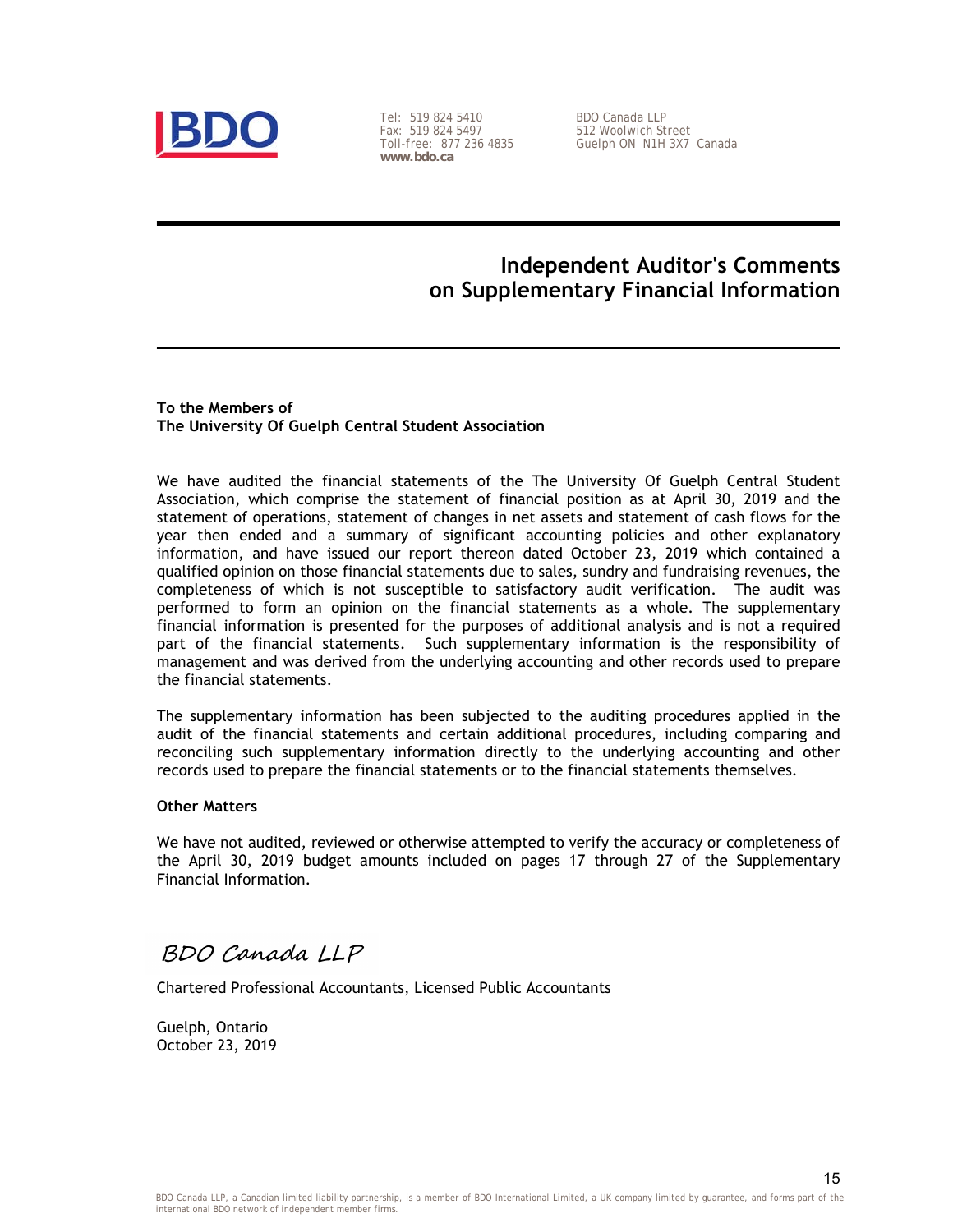## **The University Of Guelph Central Student Association Schedule of Council - General**

|                                         | 2019          |                 |                 |
|-----------------------------------------|---------------|-----------------|-----------------|
|                                         | <b>Budget</b> | 2019            | 2018            |
| For the year ended April 30             | (unaudited)   | <b>Actual</b>   | Actual          |
| Revenue                                 |               |                 |                 |
| Student fees                            | 64,250        | 64,250          | 58,000          |
| Survival guide                          | \$<br>61,000  | \$<br>48,220    | \$<br>60,360    |
| Entertainment student fees              | 7,270         | 7,270           | 8,484           |
|                                         | 132,520       | 119,740         | 126,844         |
| <b>Expenditures</b>                     |               |                 |                 |
| Amortization                            |               | 70,840          | 63,878          |
| Survival guide                          | 60,000        | 55,216          | 59,039          |
| Elections                               | 15,500        | 11,002          | 10,649          |
| Grants - winter                         | 8,500         | 7,205           | 6,930           |
| Grants - College Royal                  | 6,595         | 6,595           | 6,484           |
| Board appreciation/training             | 8,000         | 6,498           | 7,333           |
| Grants - fall                           | 4,500         | 5,960           | 6,100           |
| Student Alliance - Investigative travel | 2,300         | 5,436           | 2,309           |
| Annual general meeting                  | 7,000         | 4,225           | 9,190           |
| Honouraria                              | 4,500         | 3,155           | 7,294           |
| <b>Executive visioning</b>              | 2,500         | 1,412           | 1,669           |
| Travel and conferences                  | 1,200         | 1,194           | 726             |
| Grants - summer                         | 700           | 700             | 1,050           |
| Photocopying                            | 2,000         | 666             | 2,132           |
| Grants - Move Out Madness               | 500           | 500             | 500             |
| SLIC registration fee                   | 1,500         | 375             | 3,235           |
| <b>Supplies</b>                         | 200           | 294             | 152             |
| Executive discretionary fund            | 1,000         | 243             | 700             |
| Grants - CSA food bank support          | 3,150         |                 | 1,700           |
| Director's insurance                    | 2,200         |                 |                 |
| Grants - cultural/cross-campus          | 675           |                 |                 |
|                                         | 132,520       | 181,516         | 191,070         |
| Net expenditures                        | \$            | \$<br>(61, 776) | \$<br>(64, 226) |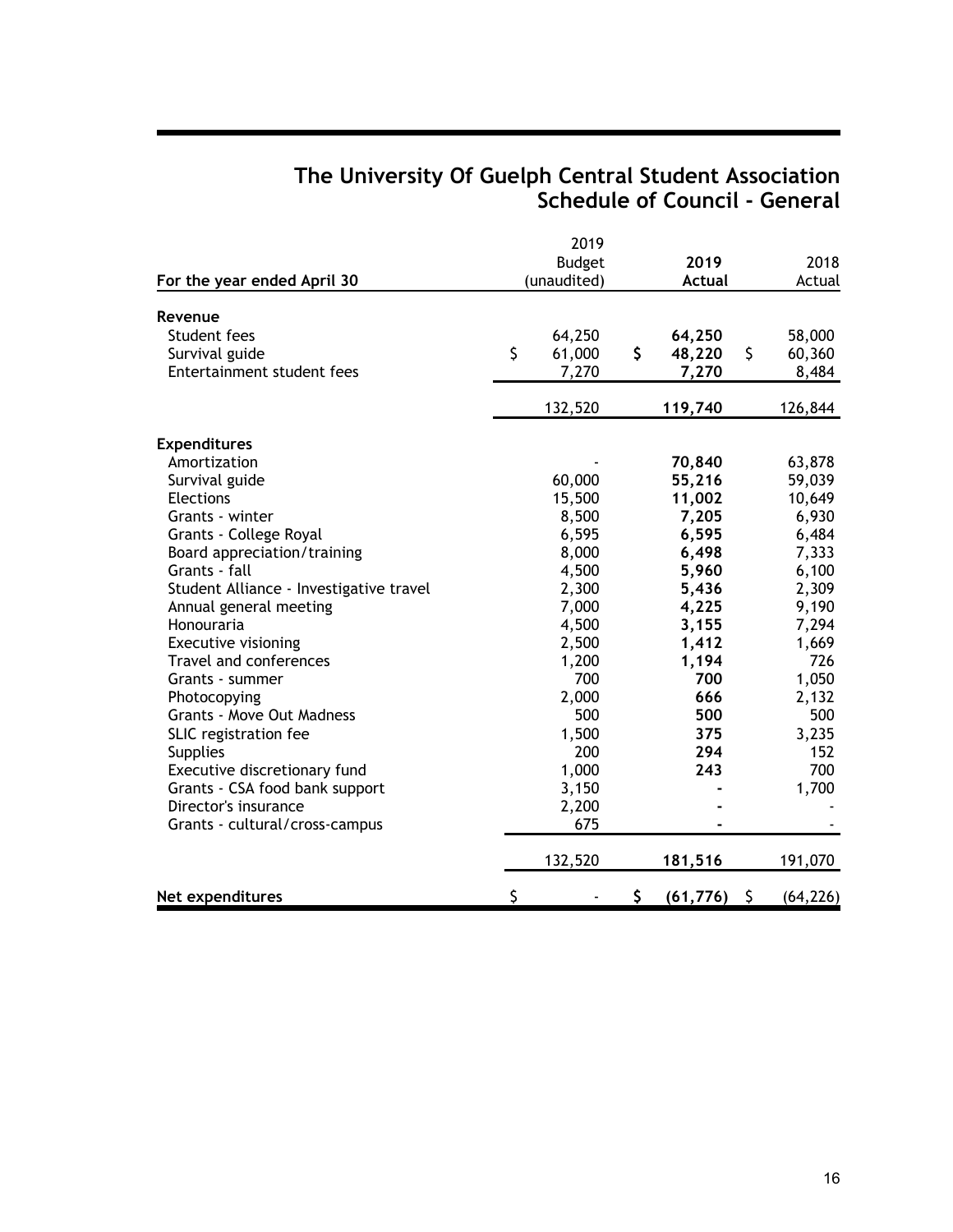# **The University Of Guelph Central Student Association Schedule of Academic Commissioner**

|                                     |               | 2019        |    |        |    |        |  |
|-------------------------------------|---------------|-------------|----|--------|----|--------|--|
|                                     | <b>Budget</b> |             |    | 2019   |    | 2018   |  |
| For the year ended April 30         |               | (unaudited) |    | Actual |    | Actual |  |
|                                     |               |             |    |        |    |        |  |
| Revenue                             |               |             |    |        |    |        |  |
| Student fees                        | \$            | 42,660      | \$ | 42,660 | \$ | 37,600 |  |
| Student health plan reserve support |               | 1,000       |    | 1,586  |    | 3,783  |  |
| Bullring promotional support        |               | 500         |    | 500    |    | 500    |  |
|                                     |               | 44,160      |    | 44,746 |    | 41,883 |  |
| <b>Expenditures</b>                 |               |             |    |        |    |        |  |
| <b>Salaries</b>                     |               | 36,320      |    | 36,219 |    | 32,312 |  |
| Employee benefits                   |               | 4,270       |    | 4,262  |    | 3,909  |  |
| Student memorial fund               |               | 1,000       |    | 1,586  |    | 3,783  |  |
| Student artwork                     |               | 1,100       |    | 1,073  |    | 947    |  |
| <b>Supplies</b>                     |               | 150         |    | 233    |    | 141    |  |
| Photocopying                        |               | 260         |    | 180    |    | 173    |  |
| Advertising and promotion           |               | 300         |    | 121    |    | 153    |  |
| Teaching excellence award           |               | 360         |    | 46     |    | 25     |  |
| Academic campaigns                  |               | 400         |    |        |    | 526    |  |
|                                     |               | 44,160      |    | 43,720 |    | 41,969 |  |
| Net revenues (expenditures)         | \$            |             | S  | 1,026  | \$ | (86)   |  |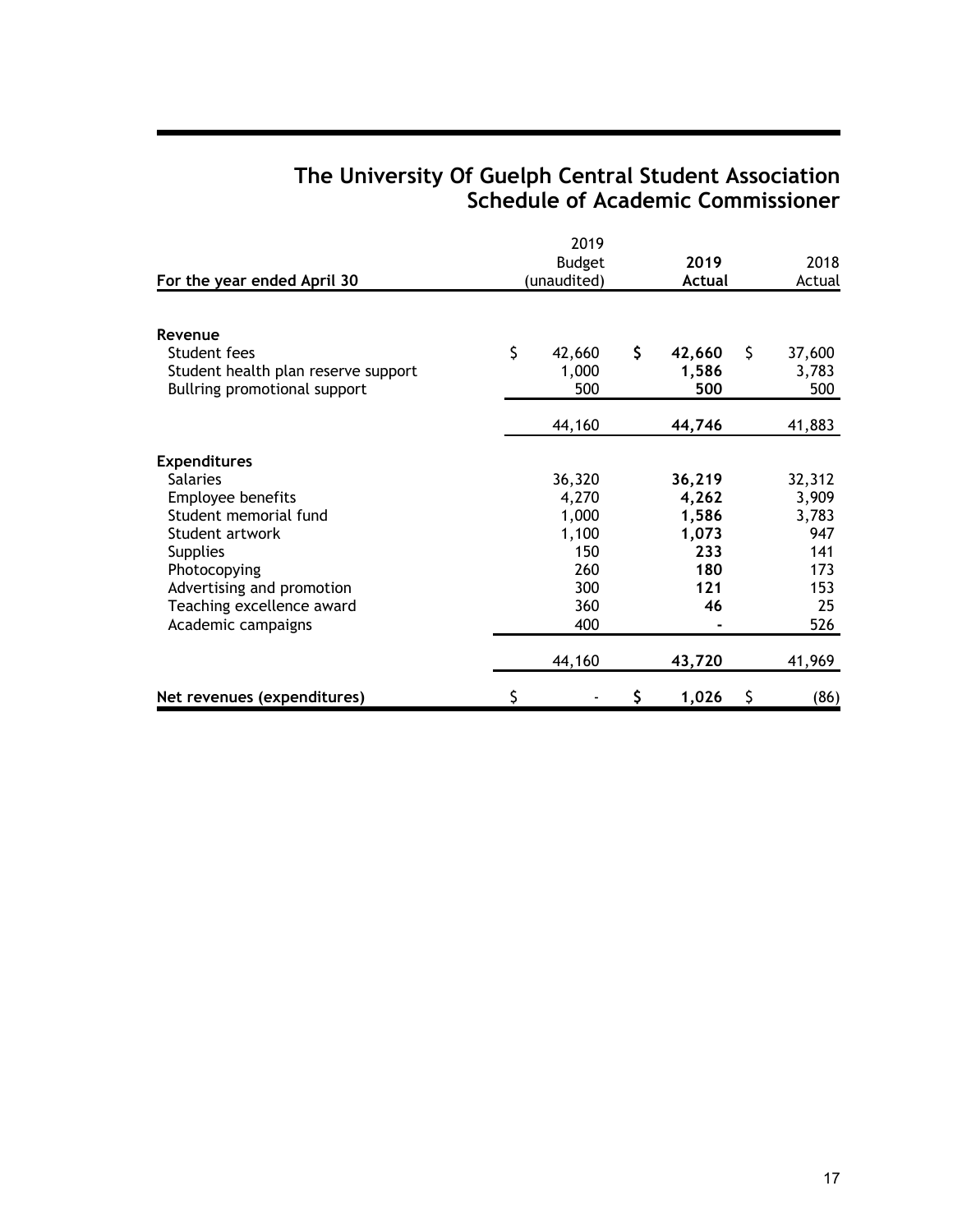# **The University Of Guelph Central Student Association Schedule of External Commissioner**

|                               | <b>Budget</b> |             |    | 2019   |     | 2018   |  |
|-------------------------------|---------------|-------------|----|--------|-----|--------|--|
| For the year ended April 30   |               | (unaudited) |    | Actual |     | Actual |  |
|                               |               |             |    |        |     |        |  |
| Revenue                       |               |             |    |        |     |        |  |
| Student fees                  | S             | 43,800      | \$ | 43,800 | \$. | 39,300 |  |
| <b>Expenditures</b>           |               |             |    |        |     |        |  |
| <b>Salaries</b>               |               | 36,320      |    | 35,651 |     | 32,183 |  |
| <b>Employee benefits</b>      |               | 4,270       |    | 4,221  |     | 3,544  |  |
| Campaigns                     |               | 2,500       |    | 1,336  |     | 2,523  |  |
| Photocopying                  |               | 160         |    | 472    |     | 121    |  |
| Advertising and promotion     |               | 300         |    | 467    |     | 392    |  |
| <b>Supplies</b>               |               | 100         |    | 79     |     | 83     |  |
| Memberships and subscriptions |               | 50          |    | 50     |     | 50     |  |
| University services           |               | 100         |    |        |     |        |  |
|                               |               | 43,800      |    | 42,276 |     | 38,896 |  |
| Net revenues                  |               |             | \$ | 1,524  | S   | 404    |  |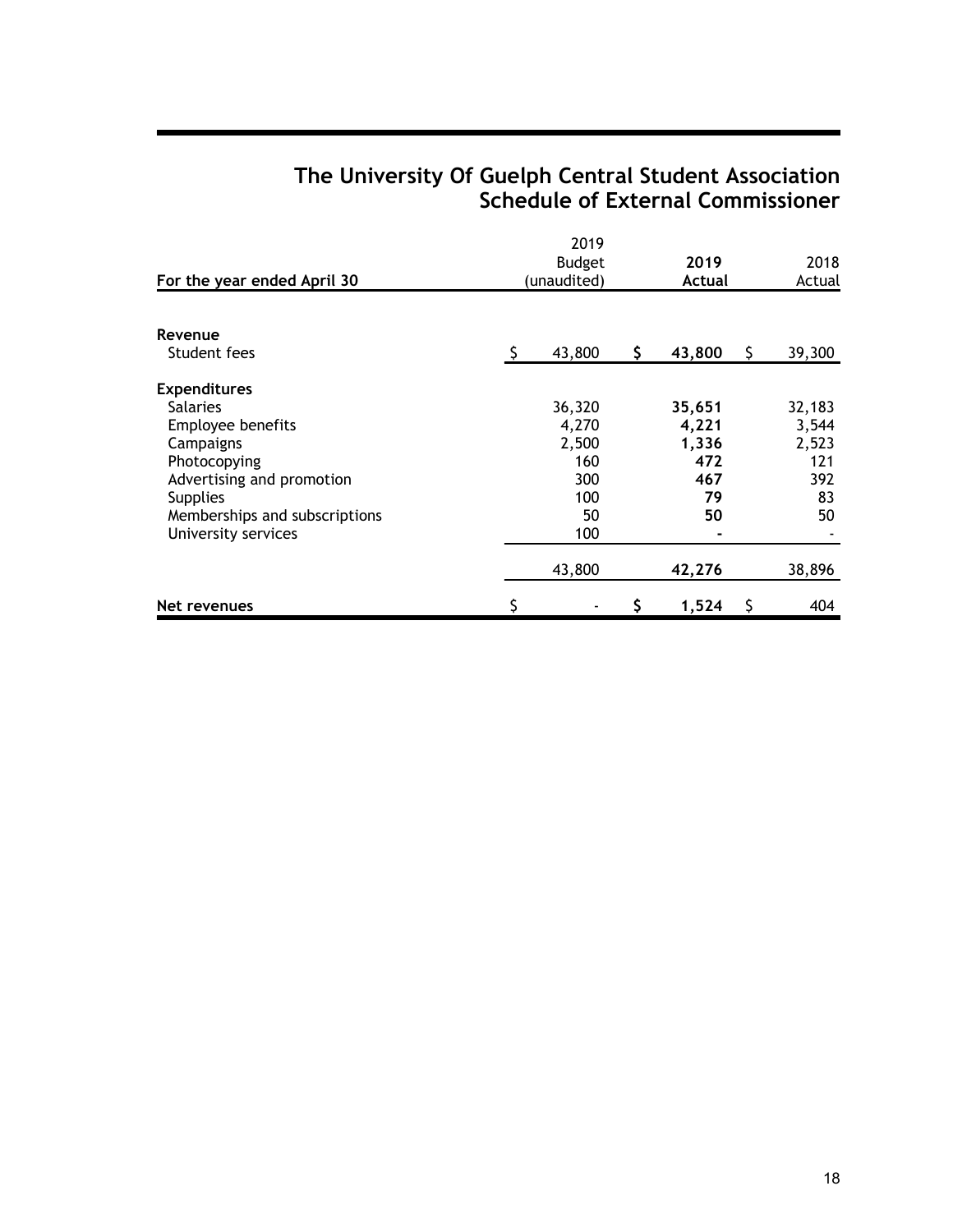# **The University Of Guelph Central Student Association Schedule of Student Experience**

| For the year ended April 30                                                                                                                                                                                                                   | 2019<br><b>Budget</b><br>(unaudited)                                          |    |                                                                | 2019<br>Actual |                                                               |
|-----------------------------------------------------------------------------------------------------------------------------------------------------------------------------------------------------------------------------------------------|-------------------------------------------------------------------------------|----|----------------------------------------------------------------|----------------|---------------------------------------------------------------|
| Revenue                                                                                                                                                                                                                                       |                                                                               |    |                                                                |                |                                                               |
| Student fees<br>Entertainment student fees                                                                                                                                                                                                    | \$<br>47,140<br>6,000                                                         | \$ | 47,140<br>6,000                                                | \$             | 42,900<br>5,500                                               |
|                                                                                                                                                                                                                                               | 53,140                                                                        |    | 53,140                                                         |                | 48,400                                                        |
| <b>Expenditures</b><br><b>Salaries</b><br>Orientation programming<br>Employee benefits<br>Winter programming<br>Fall programming<br>Photocopying<br>Advertising and promotion<br><b>Supplies</b><br>Summer programming<br>University services | 36,320<br>6,000<br>4,270<br>3,000<br>2,000<br>700<br>300<br>150<br>300<br>100 |    | 36,272<br>5,694<br>4,267<br>3,063<br>2,387<br>479<br>271<br>49 |                | 31,923<br>7,854<br>3,933<br>3,175<br>833<br>624<br>807<br>263 |
|                                                                                                                                                                                                                                               | 53,140                                                                        |    | 52,482                                                         |                | 49,412                                                        |
| Net revenues (expenditures)                                                                                                                                                                                                                   | \$                                                                            | Ş  | 658                                                            | \$             | (1, 012)                                                      |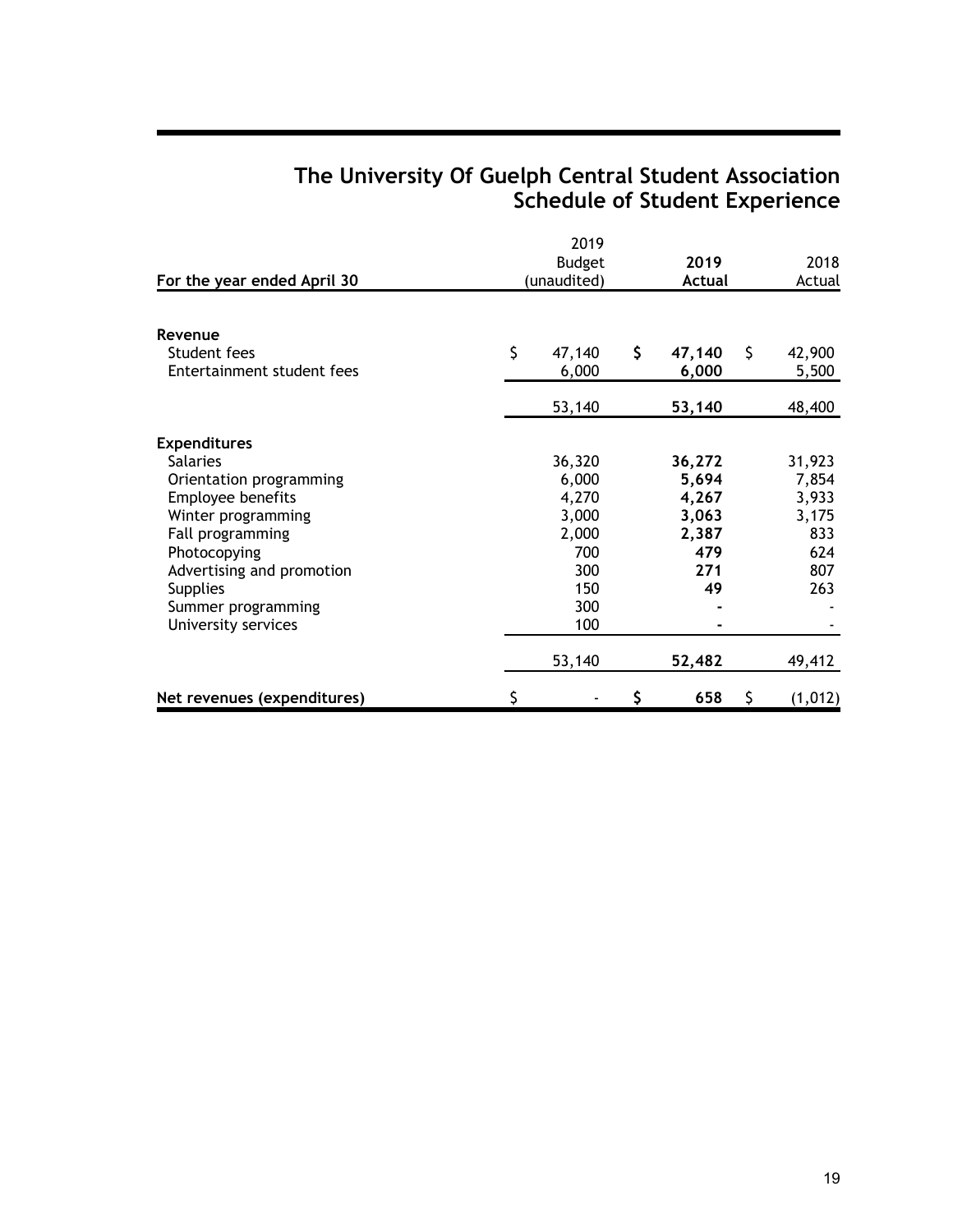## **The University Of Guelph Central Student Association Schedule of Live Entertainment**

|                                                                               |               | 2019             |    |               |    |        |
|-------------------------------------------------------------------------------|---------------|------------------|----|---------------|----|--------|
|                                                                               | <b>Budget</b> |                  |    | 2019          |    | 2018   |
| For the year ended April 30                                                   |               | (unaudited)      |    | <b>Actual</b> |    | Actual |
| Revenue<br>Entertainment student fees<br>Tickets/sales<br>Partnership support | \$            | 67,900<br>45,000 | \$ | 67,900        | \$ | 63,400 |
|                                                                               |               | 112,900          |    | 67,900        |    | 63,400 |
| <b>Expenditures</b>                                                           |               |                  |    |               |    |        |
| Free concert programming                                                      |               | 25,000           |    | 20,965        |    | 21,826 |
| Speaker series                                                                |               | 14,500           |    | 15,000        |    | 1,000  |
| Partnership expense                                                           |               |                  |    | 6,930         |    |        |
| <b>Supplies</b>                                                               |               | 500              |    | 1,631         |    | 198    |
| Community concert programming                                                 |               | 2,000            |    | 973           |    | 2,298  |
| Performer fees                                                                |               | 42,000           |    |               |    | 19,102 |
| Setup, lights and sound                                                       |               | 15,000           |    |               |    | 1,638  |
| Purchase of equipment                                                         |               | 3,900            |    |               |    |        |
| Temporary wages                                                               |               | 3,000            |    |               |    |        |
| Performer riders                                                              |               | 2,500            |    |               |    | 201    |
| Advertising and promotion                                                     |               | 2,000            |    |               |    | 1,558  |
| <b>Facility costs</b>                                                         |               | 2,000            |    |               |    |        |
| Photocopying                                                                  |               | 500              |    |               |    | 10     |
|                                                                               |               | 112,900          |    | 45,499        |    | 47,831 |
| Net revenues                                                                  | S             |                  | \$ | 22,401        | \$ | 15,569 |

During the year, \$2,528 (2018 - \$3,126) of equipment was purchased, which has not been reflected above.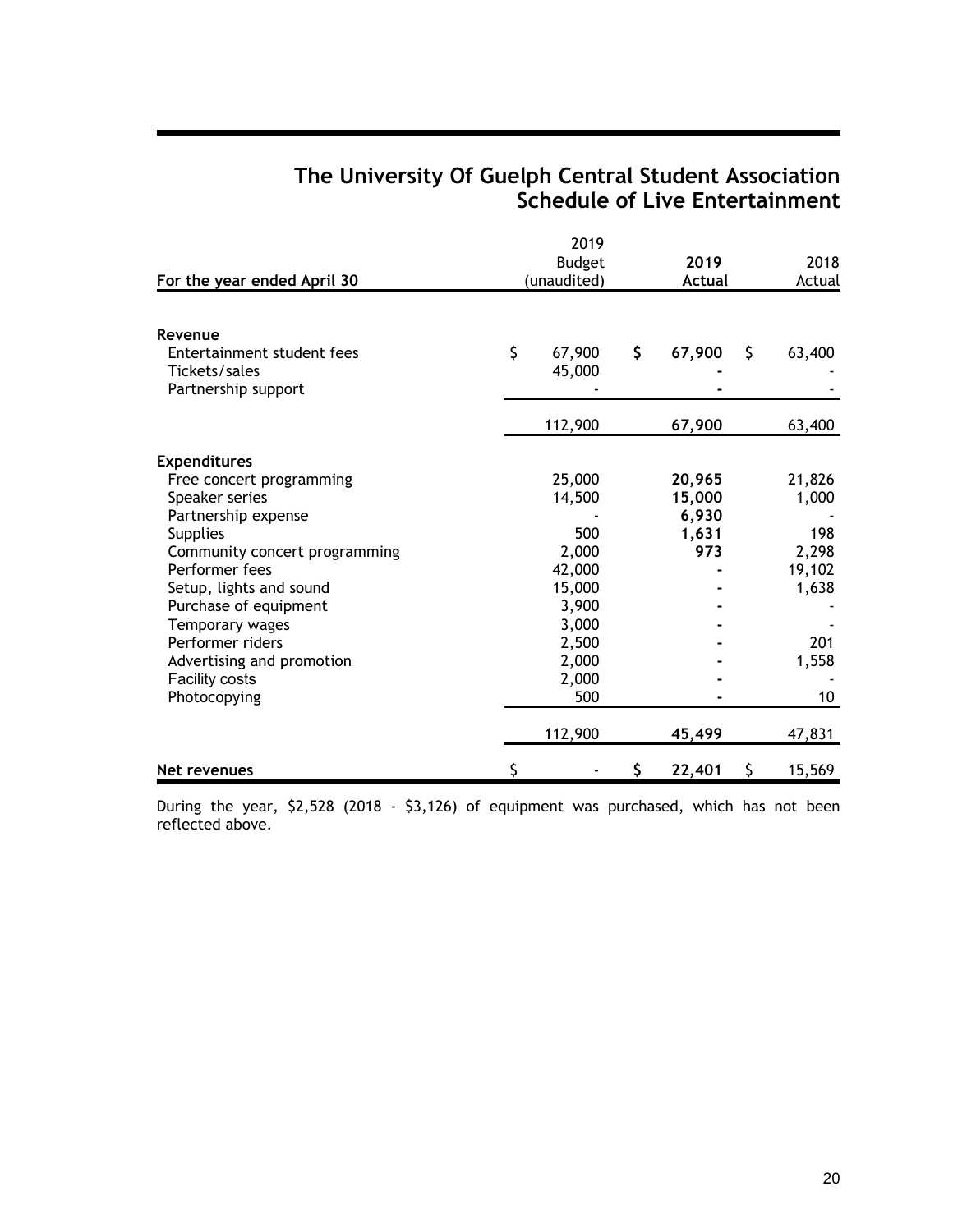# **The University Of Guelph Central Student Association Schedule of Films**

| For the year ended April 30                                                                                                                                                                                                        |                                                               | 2019<br><b>Budget</b><br>(unaudited) |                                                    | 2019<br><b>Actual</b> |                                       |
|------------------------------------------------------------------------------------------------------------------------------------------------------------------------------------------------------------------------------------|---------------------------------------------------------------|--------------------------------------|----------------------------------------------------|-----------------------|---------------------------------------|
| Revenue<br>Entertainment student fees<br>Door receipts                                                                                                                                                                             | \$<br>21,000<br>2,000                                         | \$                                   | 21,000<br>1,113                                    | S.                    | 19,700<br>3,956                       |
|                                                                                                                                                                                                                                    | 23,000                                                        |                                      | 22,113                                             |                       | 23,656                                |
| <b>Expenditures</b><br>Film rentals<br>Advertising and promotion<br>Photocopying<br>Equipment maintenance<br>Freight and shipping<br><b>Supplies</b><br>Subscriptions<br>Facility cost<br>Purchase of equipment<br>Temporary wages | 13,000<br>2,500<br>1,050<br>500<br>400<br>200<br>5,000<br>300 | 50                                   | 11,912<br>1,237<br>1,080<br>514<br>239<br>92<br>30 |                       | 10,657<br>1,384<br>1,567<br>319<br>21 |
|                                                                                                                                                                                                                                    | 23,000                                                        |                                      | 15,104                                             |                       | 13,948                                |
| Net revenues                                                                                                                                                                                                                       | \$                                                            | \$                                   | 7,009                                              | \$                    | 9,708                                 |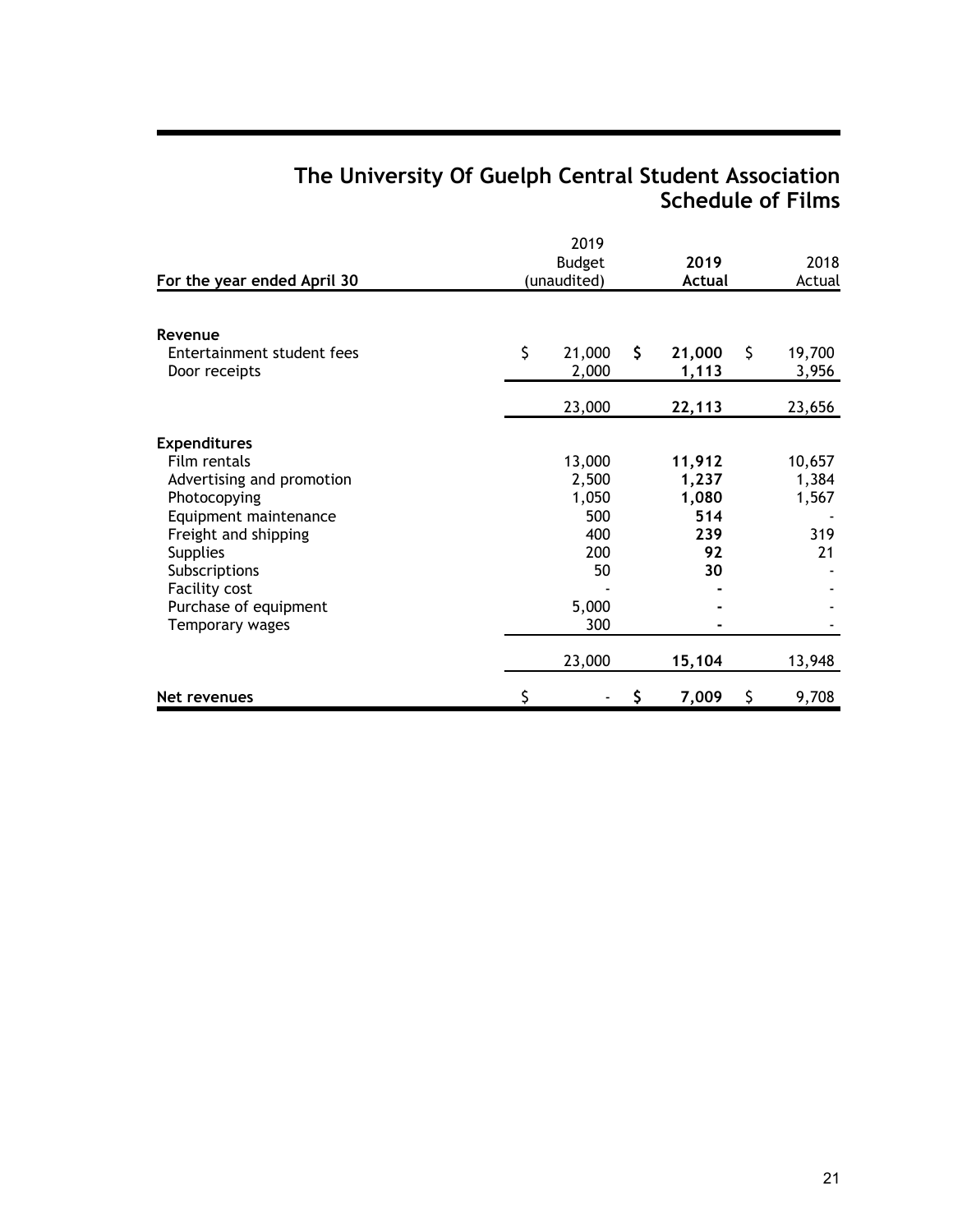## **The University Of Guelph Central Student Association Schedule of Programmes**

|                              | 2019          |               |              |
|------------------------------|---------------|---------------|--------------|
|                              | <b>Budget</b> | 2019          | 2018         |
| For the year ended April 30  | (unaudited)   | <b>Actual</b> | Actual       |
|                              |               |               |              |
| Revenue                      |               |               |              |
| Student fees                 | \$<br>119,090 | \$<br>118,940 | \$<br>75,600 |
| Solicitations                | 13,300        | 19,728        | 18,592       |
| Entertainment student fees   | 11,100        | 11,100        | 10,200       |
| <b>Traditional events</b>    | 400           | 821           | 530          |
|                              | 143,890       | 150,589       | 104,922      |
| <b>Expenditures</b>          |               |               |              |
| Co-ordinators' wages         | 94,524        | 94,348        | 72,676       |
| <b>UCS security contract</b> | 10,900        | 10,629        |              |
| Employee benefits            | 5,743         | 5,874         | 4,327        |
| Professional fees            | 5,000         | 5,000         | 5,000        |
| Solicitation                 |               | 4,988         |              |
| Advertising and promotion    | 4,580         | 3,256         | 4,108        |
| Travel and conferences       | 3,600         | 2,713         | 3,184        |
| Volunteer appreciation       | 5,000         | 2,548         | 4,881        |
| <b>Supplies</b>              | 1,390         | 2,160         | 4,789        |
| Taxi                         | 1,600         | 1,789         | 1,623        |
| Information and awareness    | 1,200         | 1,534         | 755          |
| Club days                    | 1,440         | 1,465         |              |
| Campaigns                    | 2,300         | 924           | 1,422        |
| Telephone                    | 850           | 500           | 500          |
| Speaker fees                 | 3,000         | 450           | 890          |
| General meetings             | 750           | 417           |              |
| Photocopying                 | 513           | 332           | 274          |
| Workshops                    | 300           | 273           | 630          |
| Meal national resource fee   | 1,200         |               | 810          |
|                              | 143,890       | 139,200       | 105,869      |
| Net revenues (expenditures)  | \$            | \$<br>11,389  | \$<br>(947)  |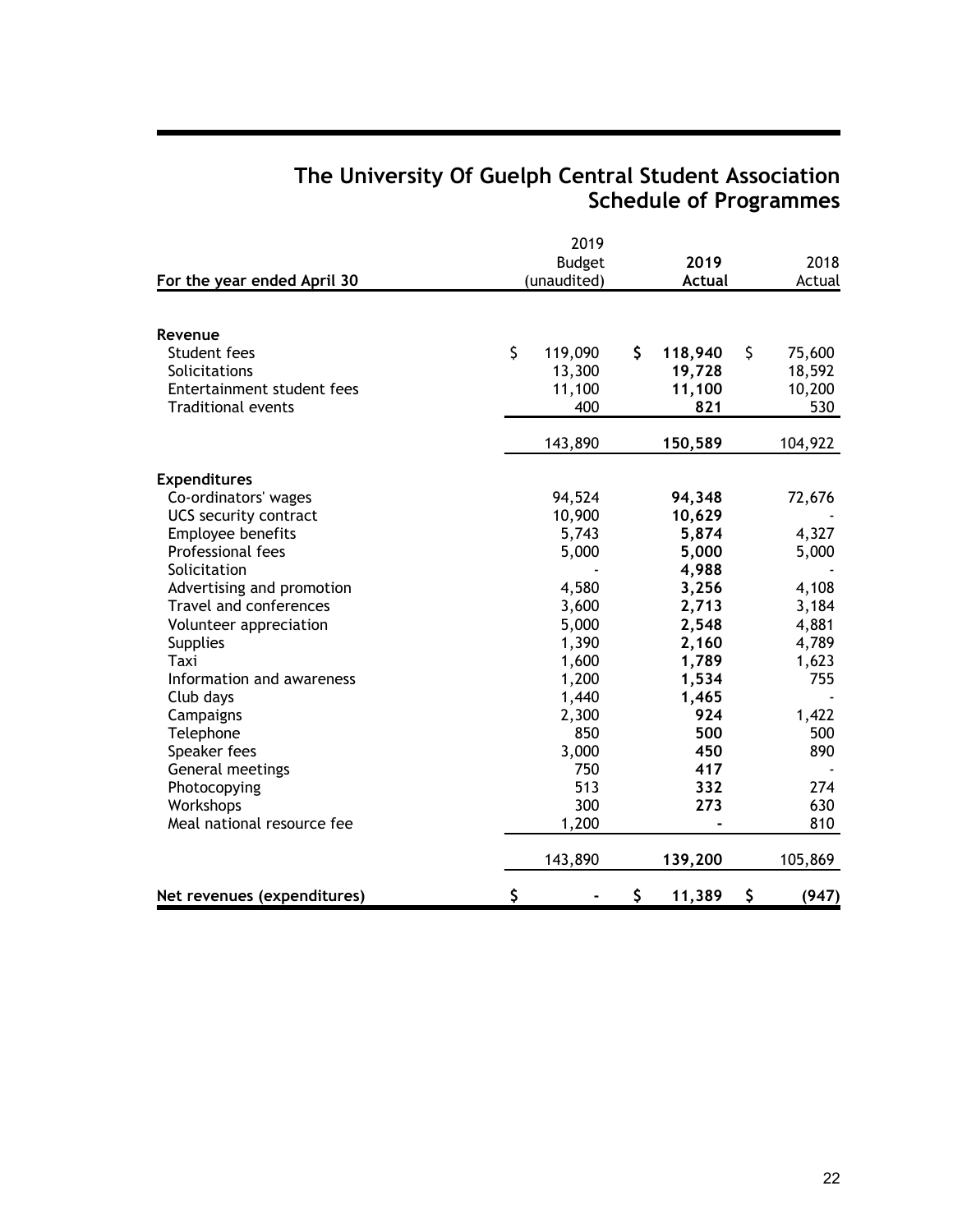# **The University Of Guelph Central Student Association Schedule of General Programming (Entertainment)**

|                             |               | 2019        |    |          |    |        |  |
|-----------------------------|---------------|-------------|----|----------|----|--------|--|
|                             | <b>Budget</b> |             |    | 2019     |    | 2018   |  |
| For the year ended April 30 |               | (unaudited) |    | Actual   |    | Actual |  |
|                             |               |             |    |          |    |        |  |
| Revenue                     |               |             |    |          |    |        |  |
| Student fees                | \$            | 52,050      | \$ | 52,050   | \$ | 48,800 |  |
| Imaginus - net              |               | 24,000      |    | 24,299   |    | 24,191 |  |
|                             |               |             |    |          |    |        |  |
|                             |               | 76,050      |    | 76,349   |    | 72,991 |  |
| <b>Expenditures</b>         |               |             |    |          |    |        |  |
| <b>Salaries</b>             |               | 69,380      |    | 71,804   |    | 66,543 |  |
| Employee benefits           |               | 6,130       |    | 6,375    |    | 6,414  |  |
| Travel and conferences      |               | 500         |    | 500      |    | 500    |  |
| <b>Supplies</b>             |               | 40          |    | 74       |    | 48     |  |
|                             |               | 76,050      |    | 78,753   |    | 73,505 |  |
| Net expenditures            |               |             | \$ | (2, 404) | S  | (514)  |  |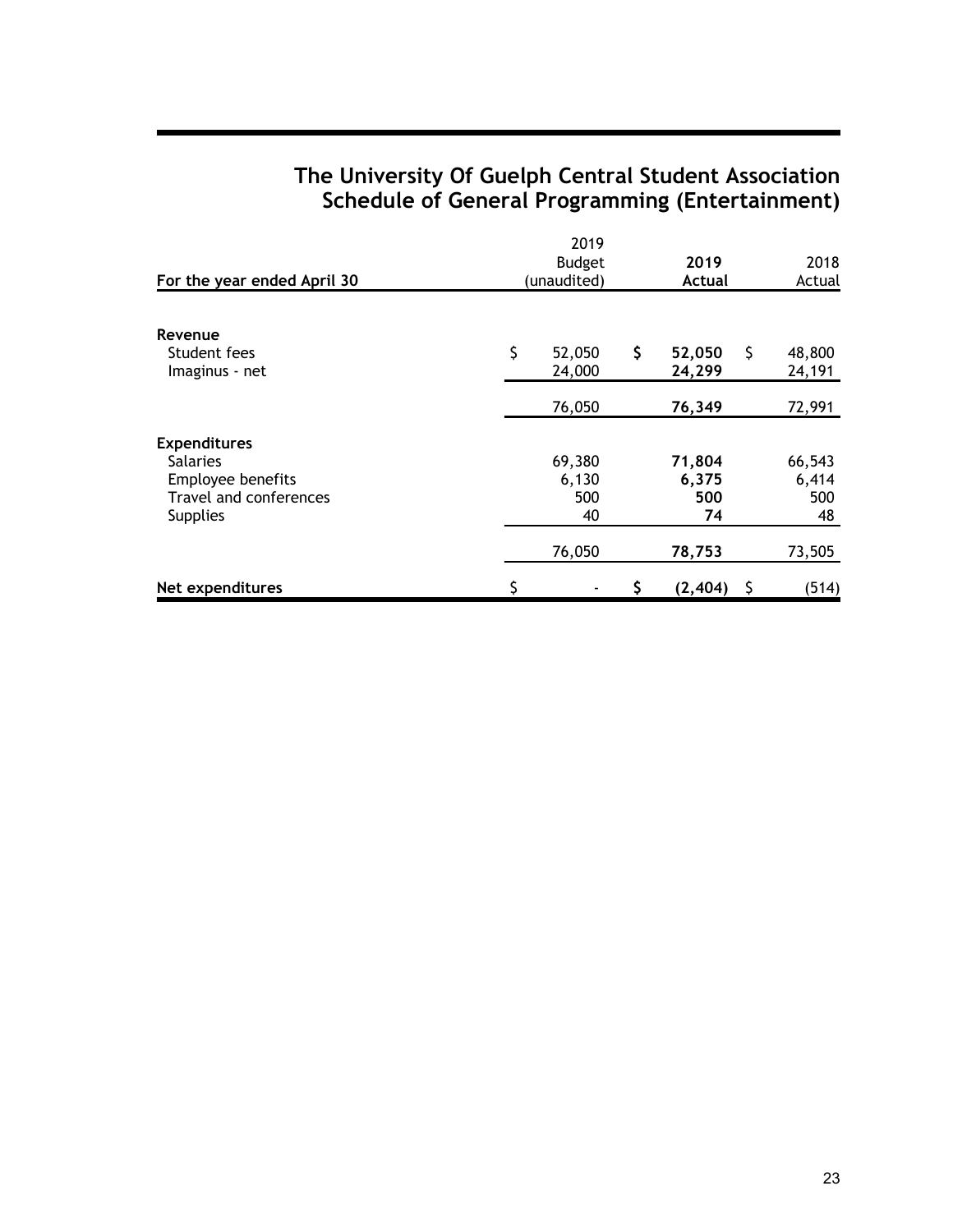# **The University Of Guelph Central Student Association Schedule of Administration**

|                                  | 2019          |               |               |
|----------------------------------|---------------|---------------|---------------|
|                                  | <b>Budget</b> | 2019          | 2018          |
| For the year ended April 30      | (unaudited)   | <b>Actual</b> | Actual        |
| Revenue                          |               |               |               |
| Student fees                     | \$<br>270,010 | \$<br>303,377 | \$<br>512,979 |
| Other income                     | 52,300        | 51,936        | 50,474        |
| Interest earned                  | 14,560        | 24,513        | 16,933        |
| Entertainment student fees       | 22,000        | 22,931        | 26,294        |
| Photocopier revenue              | 25,000        | 18,724        | 24,652        |
| Health plan administration fees  | 14,000        | 14,000        | 14,000        |
| Dental plan administration fees  | 11,000        | 11,000        | 11,000        |
| Universal bus pass revenue - net | 4,100         | 4,282         | 4,251         |
|                                  | 412,970       | 450,763       | 660,583       |
| <b>Expenditures</b>              |               |               |               |
| <b>Salaries</b>                  | 267,185       | 275,169       | 278,914       |
| Employee benefits                | 30,685        | 28,226        | 27,580        |
| Professional fees                | 20,000        | 25,894        | 21,360        |
| Photocopier expense              | 24,200        | 23,432        | 23,699        |
| Software licensing               | 14,000        | 14,138        | 11,439        |
| Advertising and promotion        | 6,000         | 12,817        | 5,527         |
| Telephone                        | 13,200        | 12,810        | 13,127        |
| Insurance                        | 10,000        | 11,016        | 11,691        |
| Office supplies                  | 8,000         | 8,337         | 7,661         |
| Staff training and transition    | 5,000         | 5,299         | 6,887         |
| Employer health tax premium      | 6,200         | 7,008         | 6,172         |
| Staff appreciation               | 2,300         | 2,370         | 2,255         |
| Maintenance and repairs          | 300           | 2,138         | 3,889         |
| University services              | 450           | 767           | 2,249         |
| <b>Bank charges</b>              | 450           | 594           | 408           |
| Travel                           | 400           | 499           | 327           |
| Temporary wages                  | 2,000         | 406           | 2,354         |
| Student risk management          | 600           | 346           | 889           |
| Purchase of equipment            | 2,000         |               |               |
| Club expenses                    |               |               | 16,544        |
| <b>CFS</b> expenses              |               |               | 1,734         |
|                                  | 412,970       | 431,266       | 444,706       |
| Net revenues                     | \$            | \$<br>19,497  | \$<br>215,877 |

During the year, \$12,042 (2018 - \$20,453) of equipment and \$51,980 (2018 - \$300,000) of leaseholds were purchased, which has not been reflected above.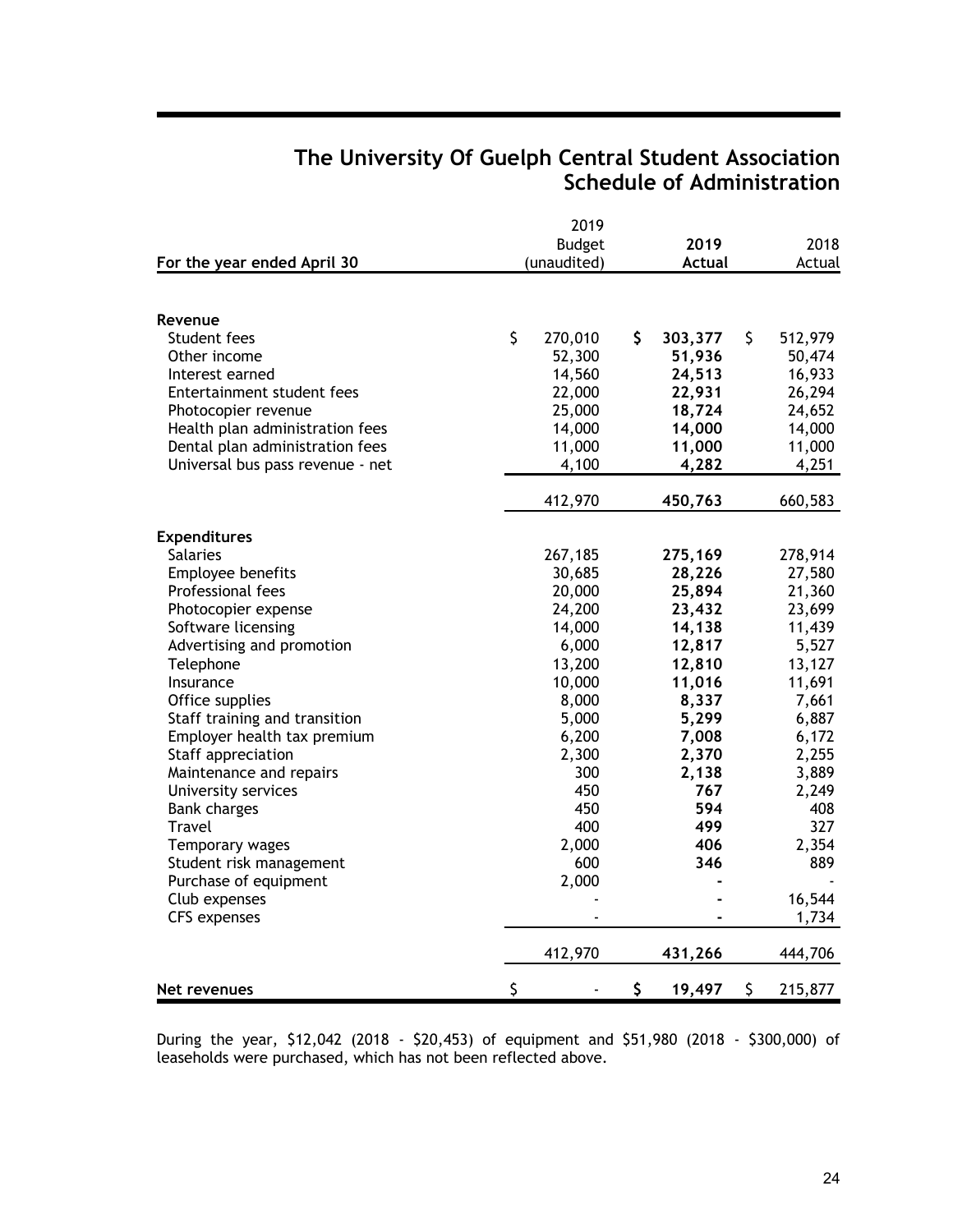## **The University Of Guelph Central Student Association Schedule of The Bullring Operations**

|                                 | 2019            |               |                      |
|---------------------------------|-----------------|---------------|----------------------|
|                                 | <b>Budget</b>   | 2019          | 2018                 |
| For the year ended April 30     | (unaudited)     | <b>Actual</b> | Actual               |
| Revenue                         |                 |               |                      |
| <b>Sales</b>                    | 1,233,480<br>S. | \$1,159,635   | 1,200,461<br>S.      |
| Entertainment student fees      | 10,500          | 10,500        | 10,500               |
|                                 |                 |               |                      |
|                                 | 1,243,980       | 1,170,135     | 1,210,961            |
| Cost of sales                   | 522,480         | 435,212       | 480,273              |
| <b>Gross margin</b>             | 721,500         | 734,923       | 730,688              |
| Other revenue                   | 8,500           | 11,278        | 7,330                |
|                                 | 730,000         | 746,201       | 738,018              |
|                                 |                 |               |                      |
| <b>Expenditures</b><br>Wages    | 294,630         | 296,898       |                      |
| Management salary               | 132,200         | 136,798       | 278,939<br>120,779   |
| Express card commissions/rental | 69,700          | 59,900        | 64,274               |
| Bookkeeping                     | 41,900          | 41,900        | 41,200               |
| University services             | 9,000           | 32,744        | 8,000                |
| <b>Staff benefits</b>           | 25,500          | 25,563        | 22,802               |
|                                 |                 |               |                      |
| <b>Supplies</b>                 | 21,500          | 17,659        | 21,006               |
| Staff meals                     | 16,500          | 16,500        | 17,100               |
| University space costs          | 21,000          | 13,887        | 18,053               |
| Management benefits             | 13,500          | 13,258        | 13,688               |
| <b>Entertainment costs</b>      | 10,500          | 11,587        | 9,803                |
| Janitorial services             | 12,000          | 7,438         | 8,408                |
| Maintenance of equipment        | 7,500           | 6,972         | 4,499                |
| Insurance                       | 4,400           | 5,944         | 1,970                |
| Janitorial supplies             | 6,000           | 4,745         | 5,404                |
| Employer health tax premium     | 5,000           | 4,679         | 4,136                |
| Advertising and promotion       | 8,500           | 4,538         | 10,097               |
| Staff appreciation              | 4,500           | 2,564         | 3,972                |
| Maintenance of front house      | 5,000           | 1,976         | 959                  |
| Telephone                       | 1,750           | 1,750         | 1,750                |
| Lease of equipment              | 1,600           | 1,309         | 1,547                |
| Travel/mileage                  | 500             | 474           | 190                  |
| Staff training                  | 1,000           | 375           | 796                  |
| Memberships and licenses        | 220             | 206           | 656                  |
| Photocopying                    | 100             | 133           | 79                   |
| Purchase of equipment           | 6,000           |               |                      |
| Contingency                     | 10,000          |               |                      |
|                                 | 730,000         | 709,797       | 660,107              |
| Net revenues                    | \$              | \$<br>36,404  | $\sqrt{5}$<br>77,911 |

During the year, \$13,288 (2018 - \$1,600) of equipment was purchased, which has not been reflected above.